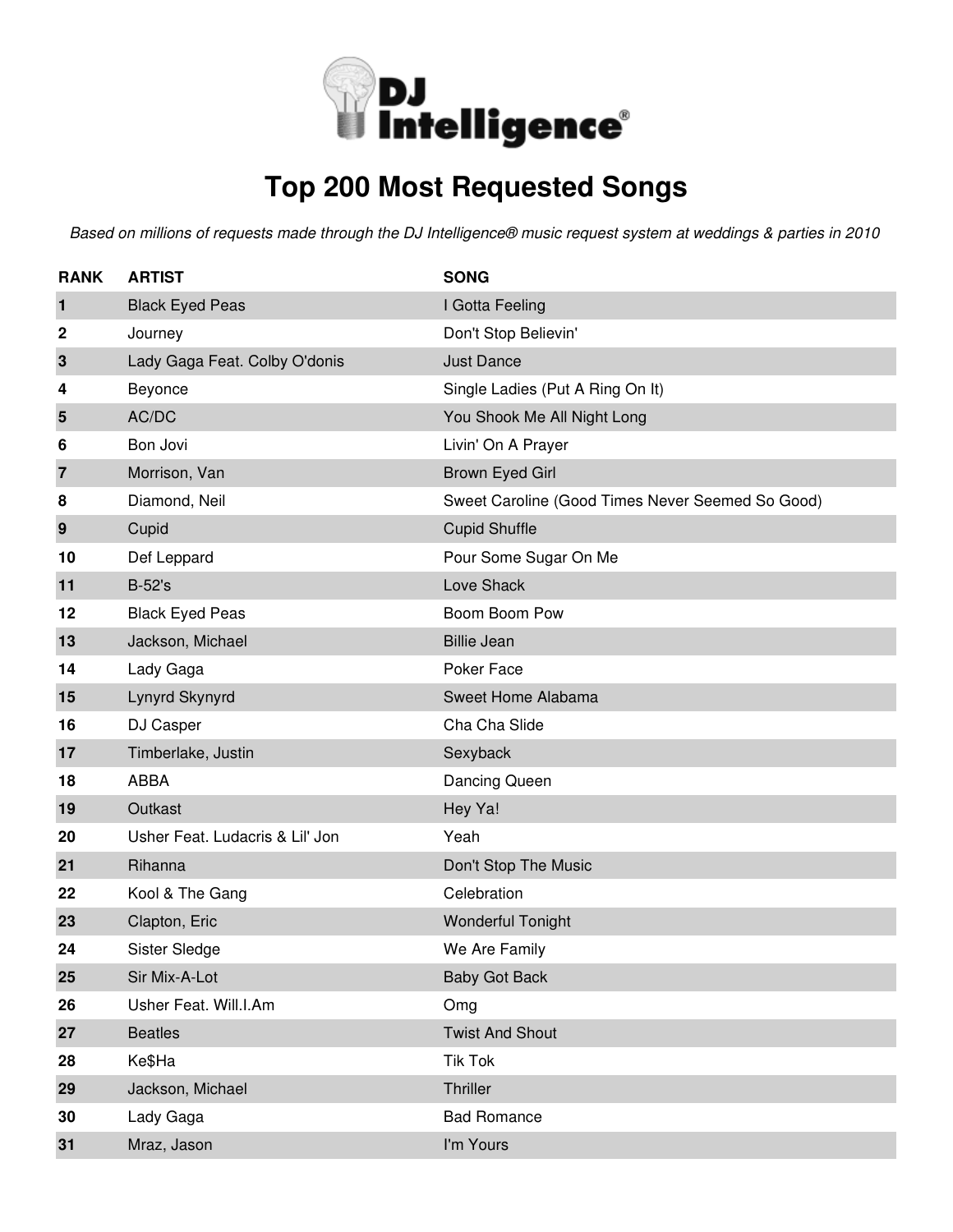| 32 | Brown, Chris                        | Forever                        |
|----|-------------------------------------|--------------------------------|
| 33 | <b>Black Eyed Peas</b>              | Let's Get It Started           |
| 34 | Brooks, Garth                       | Friends In Low Places          |
| 35 | Flo Rida Feat. T-Pain               | Low                            |
| 36 | <b>Isley Brothers</b>               | Shout                          |
| 37 | James, Etta                         | At Last                        |
| 38 | Sinatra, Frank                      | The Way You Look Tonight       |
| 39 | Foundations                         | <b>Build Me Up Buttercup</b>   |
| 40 | Temptations                         | My Girl                        |
| 41 | Jackson, Michael                    | Don't Stop 'Til You Get Enough |
| 42 | Commodores                          | <b>Brick House</b>             |
| 43 | Vanilla Ice                         | Ice Ice Baby                   |
| 44 | Loggins, Kenny                      | Footloose                      |
| 45 | Seger, Bob & The Silver Bullet Band | Old Time Rock & Roll           |
| 46 | <b>Village People</b>               | Y.M.C.A.                       |
| 47 | <b>Bee Gees</b>                     | Stayin' Alive                  |
| 48 | Armstrong, Louis                    | What A Wonderful World         |
| 49 | <b>Righteous Brothers</b>           | <b>Unchained Melody</b>        |
| 50 | Big & Rich                          | Save A Horse (Ride A Cowboy)   |
| 51 | Presley, Elvis                      | Can't Help Falling In Love     |
|    |                                     |                                |
| 52 | Cyrus, Miley                        | Party In The U.S.A.            |
| 53 | <b>Black Eyed Peas</b>              | Imma Be                        |
| 54 | Adams, Bryan                        | Summer Of '69                  |
| 55 | Beyonce Feat. Jay-Z                 | Crazy In Love                  |
| 56 | Lauper, Cyndi                       | Girls Just Want To Have Fun    |
| 57 | <b>Wild Cherry</b>                  | <b>Play That Funky Music</b>   |
| 58 | <b>Taio Cruz</b>                    | Dynamite                       |
| 59 | <b>Kid Rock</b>                     | All Summer Long                |
| 60 | Flo Rida Feat. Keisha               | <b>Right Round</b>             |
| 61 | Dexy's Midnight Runners             | Come On Eileen                 |
| 62 | <b>Rascal Flatts</b>                | <b>Bless The Broken Road</b>   |
| 63 | Aerosmith                           | I Don't Want To Miss A Thing   |
| 64 | Rednex                              | Cotton Eye Joe                 |
| 65 | Jackson, Michael                    | The Way You Make Me Feel       |
| 66 | Lonestar                            | Amazed                         |
| 67 | Springfield, Rick                   | Jessie's Girl                  |
| 68 | Jackson, Michael                    | Beat It                        |
| 69 | House Of Pain                       | Jump Around                    |
| 70 | Guetta, David Feat. Akon            | Sexy Chick                     |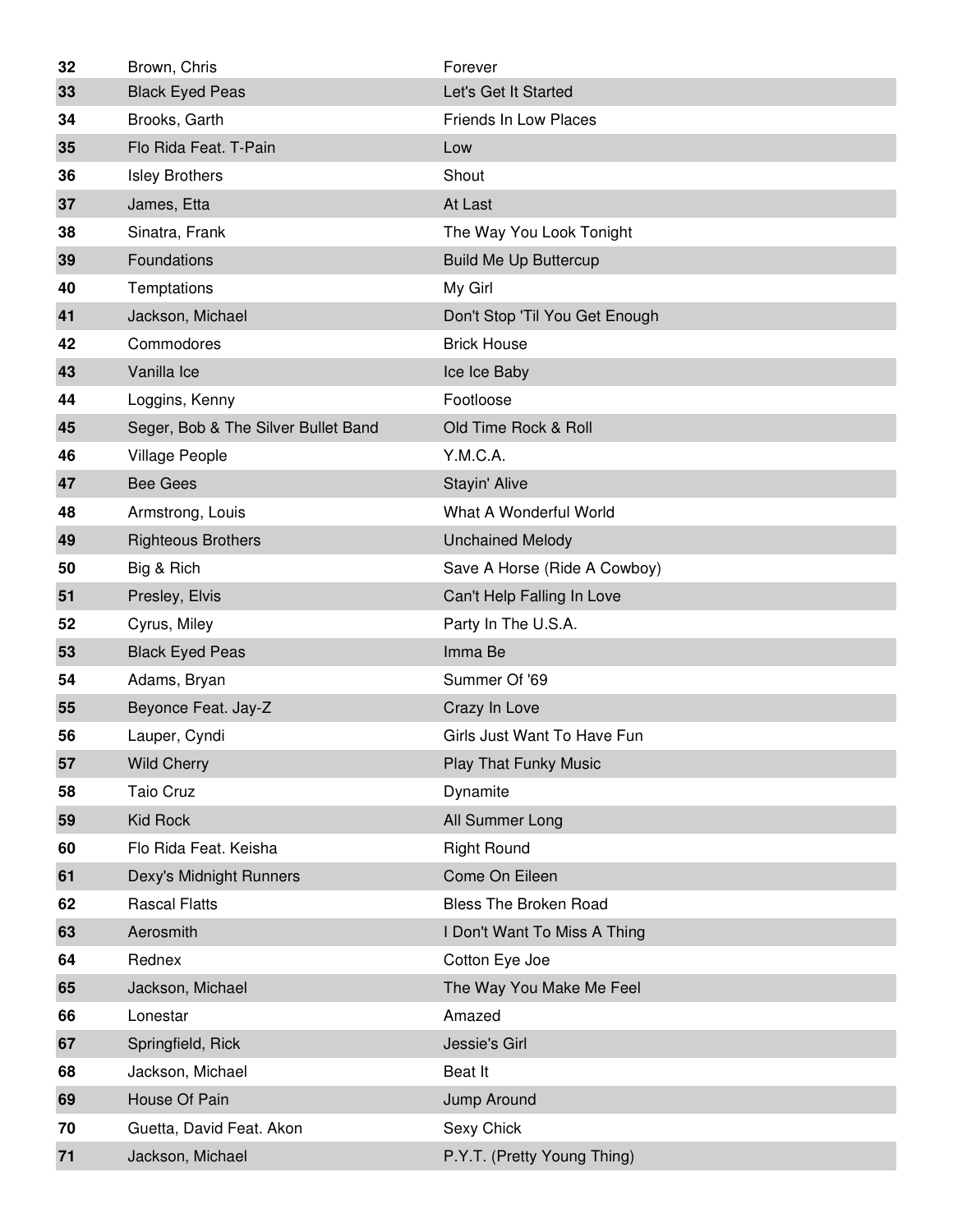| 72  | Cascada                        | <b>Evacuate The Dancefloor</b>               |
|-----|--------------------------------|----------------------------------------------|
| 73  | Mraz, Jason & Colbie Caillat   | Lucky                                        |
| 74  | Jay-Z Feat. Alicia Keys        | Empire State Of Mind                         |
| 75  | Earth, Wind & Fire             | September                                    |
| 76  | Train                          | <b>Hey Soul Sister</b>                       |
| 77  | Young M.C.                     | <b>Bust A Move</b>                           |
| 78  | Johnson, Jack                  | <b>Better Together</b>                       |
| 79  | Lady Gaga Feat. Beyonce        | Telephone                                    |
| 80  | Queen                          | Crazy Little Thing Called Love               |
| 81  | Swift, Taylor                  | Love Story                                   |
| 82  | 50 Cent                        | In Da Club                                   |
| 83  | Buble, Michael                 | Everything                                   |
| 84  | Pink                           | Get The Party Started                        |
| 85  | <b>Guns N' Roses</b>           | Sweet Child O' Mine                          |
| 86  | Franti, Michael & Spearhead    | Say Hey (I Love You)                         |
| 87  | Journey                        | Faithfully                                   |
| 88  | <b>Nelly</b>                   | Hot In Herre                                 |
| 89  | Romantics                      | What I Like About You                        |
| 90  | KC & The Sunshine Band         | Get Down Tonight                             |
| 91  | Kings Of Leon                  | Sex On Fire                                  |
| 92  | Four Tops                      | I Can't Help Myself (Sugar Pie, Honey Bunch) |
| 93  | Jones, Norah                   | Come Away With Me                            |
| 94  | <b>Cheap Trick</b>             | I Want You To Want Me                        |
| 95  | Brown Band, Zac                | <b>Chicken Fried</b>                         |
| 96  | Rihanna                        | Disturbia                                    |
| 97  | Buble, Michael                 | Save The Last Dance For Me                   |
| 98  | Checker, Chubby                | The Twist                                    |
| 99  | Green, Al                      | Let's Stay Together                          |
| 100 | U <sub>2</sub>                 | <b>Beautiful Day</b>                         |
| 101 | Madonna                        | Like A Prayer                                |
| 102 | Sinatra, Frank                 | Fly Me To The Moon                           |
| 103 | <b>Beatles</b>                 | All You Need Is Love                         |
| 104 | Taylor, James                  | How Sweet It Is (To Be Loved By You)         |
| 105 | Paisley, Brad                  | She's Everything                             |
| 106 | Medley, Bill & Jennifer Warnes | (I've Had) The Time Of My Life               |
| 107 | West, Kanye Feat. Jamie Foxx   | <b>Gold Digger</b>                           |
| 108 | Mcgraw, Tim With Faith Hill    | It's Your Love                               |
| 109 | <b>Black Eyed Peas</b>         | My Humps                                     |
| 110 | Buffett, Jimmy                 | Margaritaville                               |
| 111 | Ke\$Ha                         | Your Love Is My Drug                         |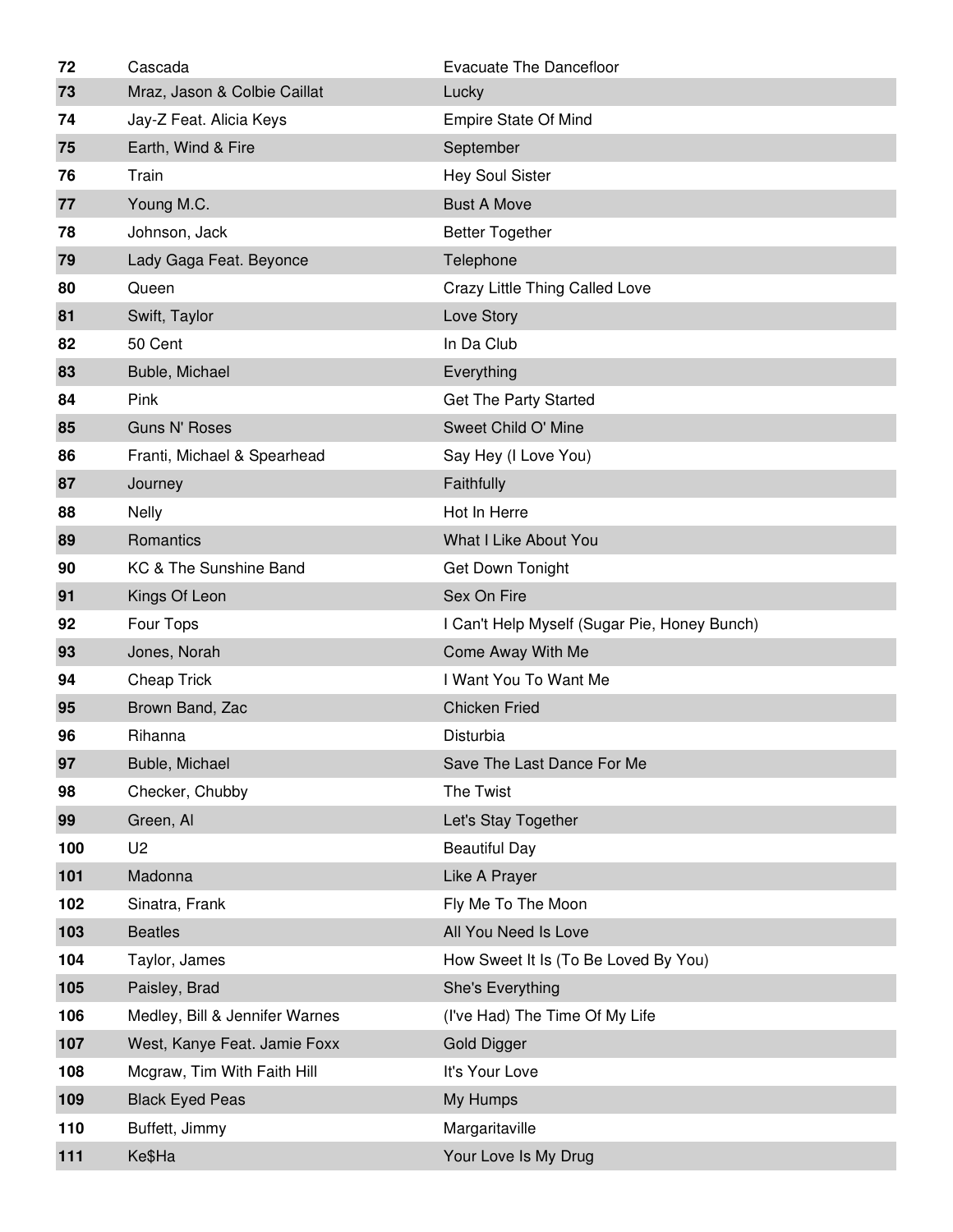| 112 | Prince                              | Kiss                                       |
|-----|-------------------------------------|--------------------------------------------|
| 113 | Brooks & Dunn                       | Boot Scootin' Boogie                       |
| 114 | Griffiths, Marcia                   | Electric Boogie (Electric Slide)           |
| 115 | Paisley, Brad                       | Then                                       |
| 116 | Salt-N-Pepa                         | Push It                                    |
| 117 | <b>Grandmaster Slice</b>            | Electric Slide (Shall We Dance) '92        |
| 118 | Perry, Katy                         | Hot N Cold                                 |
| 119 | Jackson 5                           | <b>ABC</b>                                 |
| 120 | Jay Sean Feat. Lil Wayne            | Down                                       |
| 121 | Los Del Rio                         | Macarena                                   |
| 122 | Rihanna                             | Rude Boy                                   |
| 123 | Adams, Bryan                        | (Everything I Do) I Do It For You          |
| 124 | Gaye, Marvin                        | Let's Get It On                            |
| 125 | Travolta, John & Olivia Newton-John | Grease Megamix                             |
| 126 | Franklin, Aretha                    | Respect                                    |
| 127 | Kingston, Sean                      | Fire Burning                               |
| 128 | <b>Rascal Flatts</b>                | My Wish                                    |
| 129 | Coldplay                            | Viva La Vida                               |
| 130 | Hammer, M.C.                        | U Can't Touch This                         |
| 131 | Big & Rich                          | Lost In This Moment                        |
|     |                                     |                                            |
| 132 | Houston, Whitney                    | I Wanna Dance With Somebody (Who Loves Me) |
| 133 | <b>UB40</b>                         | <b>Red Red Wine</b>                        |
| 134 | <b>Black Eyed Peas</b>              | Rock That Body                             |
| 135 | <b>Rascal Flatts</b>                | Life Is A Highway                          |
| 136 | T.I.                                | <b>Whatever You Like</b>                   |
| 137 | Cash, Johnny                        | <b>Ring Of Fire</b>                        |
| 138 | Gaynor, Gloria                      | I Will Survive                             |
| 139 | Timberlake, Justin                  | Rock Your Body                             |
| 140 | Flo Rida Feat. David Guetta         | Club Can't Handle Me                       |
| 141 | Rihanna Feat. Jay-Z                 | Umbrella                                   |
| 142 | Timbaland Feat. Keri Hilson         | The Way I Are                              |
| 143 | Eagles                              | Hotel California                           |
| 144 | Idol, Billy                         | White Wedding                              |
| 145 | T.I. Feat. Rihanna                  | Live Your Life                             |
| 146 | Kings Of Leon                       | Use Somebody                               |
| 147 | <b>Metro Station</b>                | Shake It                                   |
| 148 | Lifehouse                           | You And Me                                 |
| 149 | Aerosmith                           | Walk This Way                              |
| 150 | Mcgraw, Tim                         | My Best Friend                             |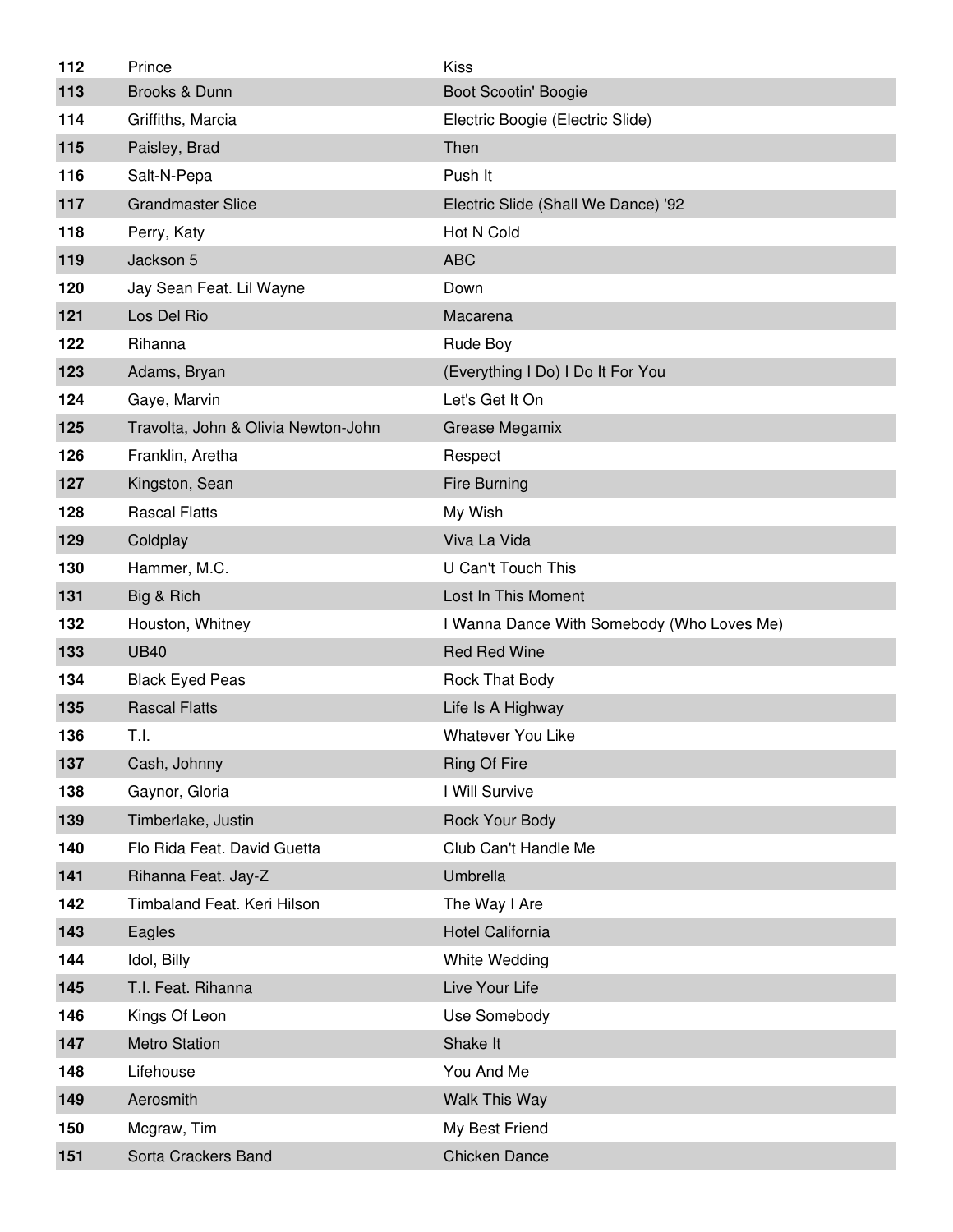| 152 | K-Ci & Jojo                       | All My Life                               |
|-----|-----------------------------------|-------------------------------------------|
| 153 | A-Ha                              | Take On Me                                |
| 154 | B.O.B. Feat. Bruno Mars           | Nothin' On You                            |
| 155 | Cascada                           | Everytime We Touch                        |
| 156 | Lmfao Feat. Lil Jon               | Shots                                     |
| 157 | Dion                              | <b>Runaround Sue</b>                      |
| 158 | <b>Black Eyed Peas</b>            | Meet Me Halfway                           |
| 159 | <b>Violent Femmes</b>             | <b>Blister In The Sun</b>                 |
| 160 | Shakira Feat. Wyclef Jean         | Hips Don't Lie                            |
| 161 | Queen                             | Another One Bites The Dust                |
| 162 | Idol, Billy                       | Mony Mony                                 |
| 163 | Foxx, Jamie Feat. T-Pain          | <b>Blame It</b>                           |
| 164 | Lady Gaga                         | Alejandro                                 |
| 165 | Derulo, Jason                     | In My Head                                |
| 166 | Lady Gaga                         | Paparazzi                                 |
| 167 | Perry, Katy                       | California Gurls                          |
| 168 | Checker, Chubby                   | Let's Twist Again                         |
| 169 | White, Barry                      | Can't Get Enough Of Your Love, Babe       |
| 170 | Fergie Feat. Ludacris             | Glamorous                                 |
| 171 | Smith, Will                       | Gettin' Jiggy Wit It                      |
|     |                                   |                                           |
| 172 | <b>Weather Girls</b>              | It's Raining Men                          |
| 173 | Prince                            | 1999                                      |
| 174 | M.I.A.                            | Paper Planes                              |
| 175 | Martin, Dean                      | <b>That's Amore</b>                       |
| 176 | White, Barry                      | You're The First, The Last, My Everything |
| 177 | Sledge, Percy                     | When A Man Loves A Woman                  |
| 178 | Sinatra, Frank                    | Come Fly With Me                          |
| 179 | Iglesias, Enrique Feat. Pitbull   | I Like It                                 |
| 180 | Timbaland Feat. Justin Timberlake | Carry Out                                 |
| 181 | Krauss, Alison                    | When You Say Nothing At All               |
| 182 | Jet                               | Are You Gonna Be My Girl                  |
| 183 | Temptations                       | Ain't Too Proud To Beg                    |
| 184 | <b>Beatles</b>                    | I Saw Her Standing There                  |
| 185 | Usher                             | DJ Got Us Fallin' In Love                 |
| 186 | Daft Punk                         | One More Time                             |
| 187 | Digital Underground               | The Humpty Dance                          |
| 188 | Mars, Bruno                       | Just The Way You Are                      |
| 189 | Tone Loc                          | <b>Wild Thing</b>                         |
| 190 | Beach Boys                        | Kokomo                                    |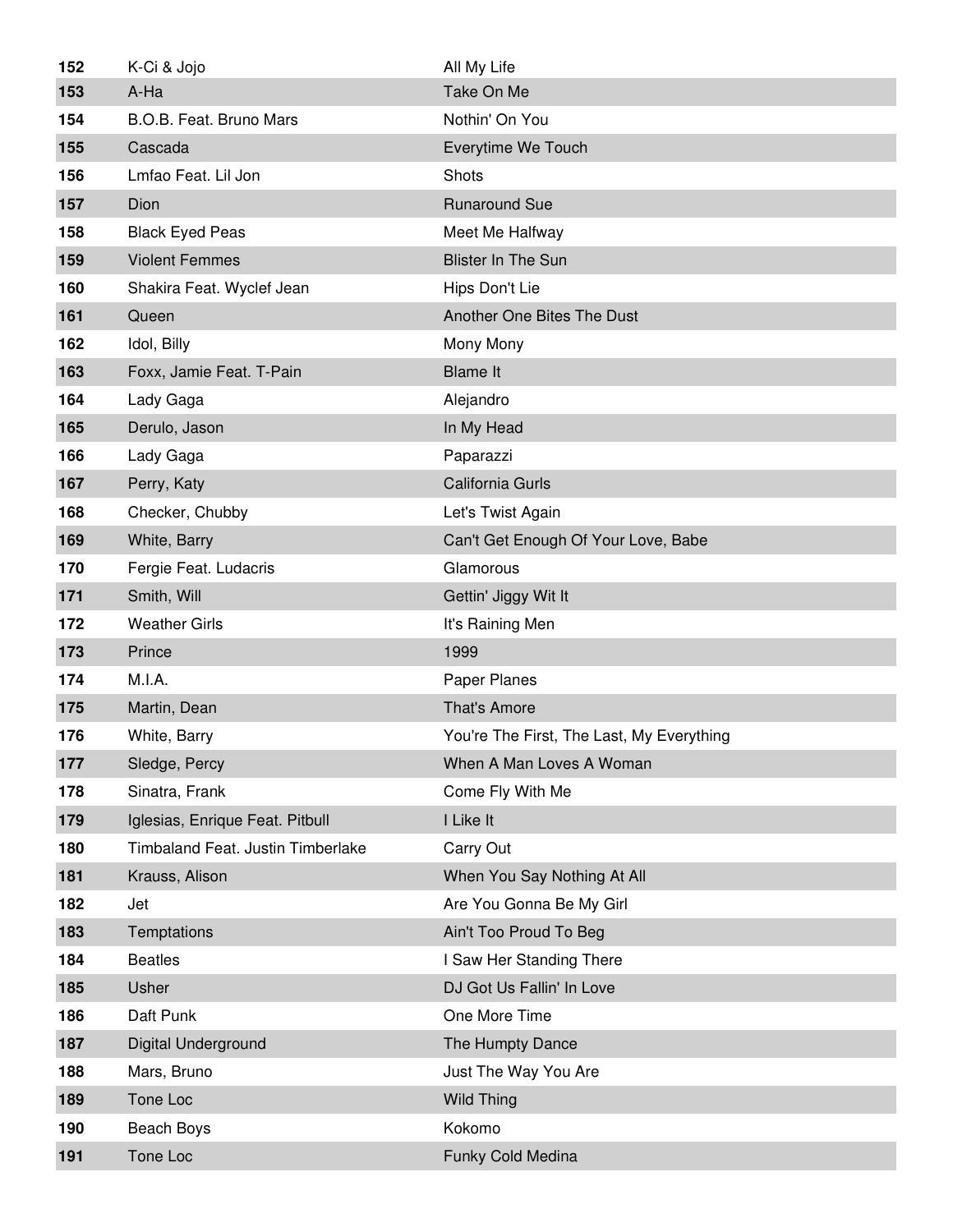| 192 | KC & The Sunshine Band | (Shake, Shake, Shake) Shake Your Booty |
|-----|------------------------|----------------------------------------|
| 193 | Urban, Keith           | Making Memories Of Us                  |
| 194 | Orbison, Roy           | Oh, Pretty Woman                       |
| 195 | <b>Gnarls Barkley</b>  | Crazy                                  |
| 196 | Strait, George         | I Cross My Heart                       |
| 197 | Swift, Taylor          | You Belong With Me                     |
| 198 | Heartland              | I Loved Her First                      |
| 199 | Connick, Jr., Harry    | It Had To Be You                       |
| 200 | James, Rick            | Super Freak (Part 1)                   |

This document may be redistributed in its entirety for non-commercial purposes. This document may not be republished without express written consent of Intelligence, Inc. Intelligence, Inc. is not responsible for errors or omissions.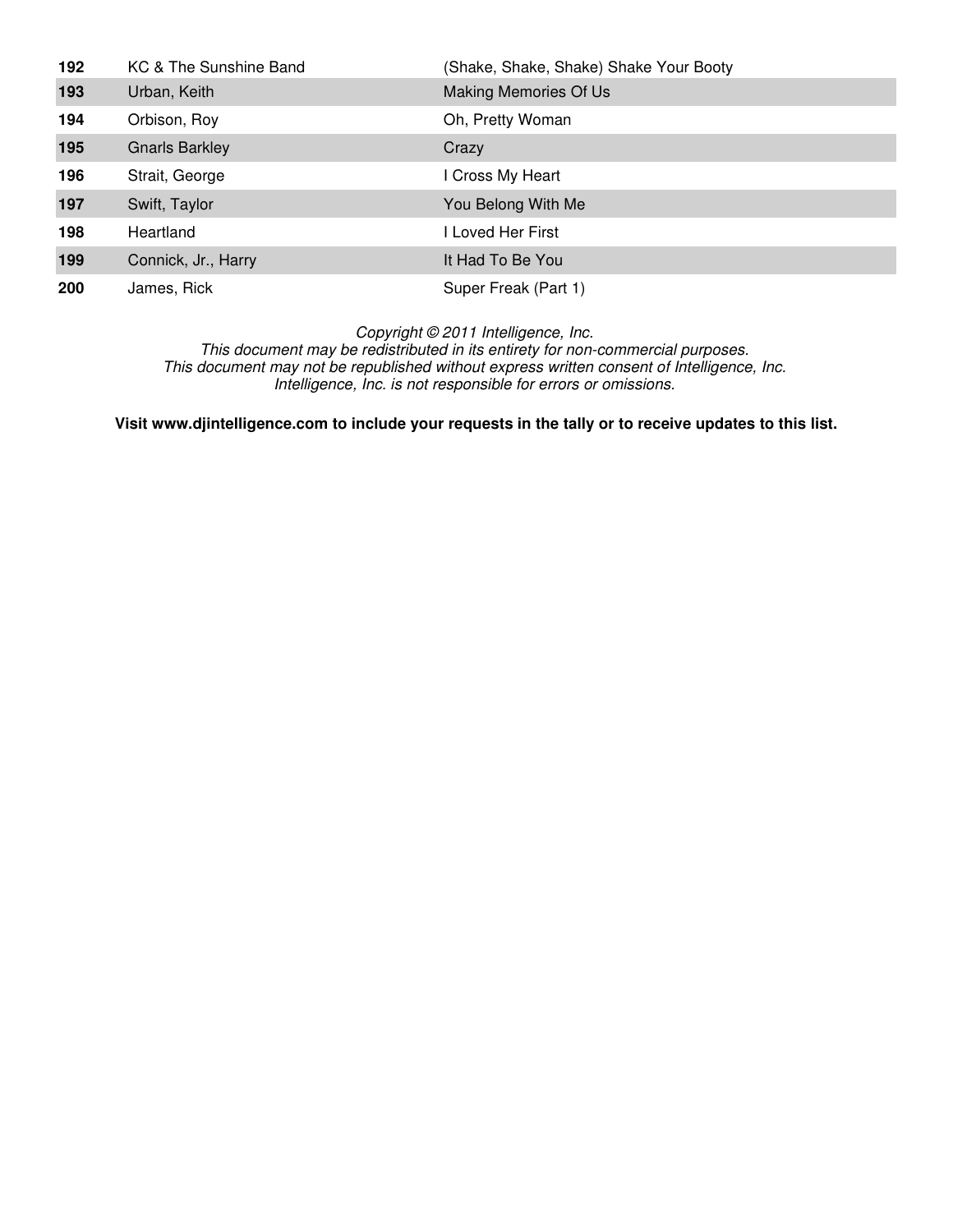

### **Top 200 Most Requested Pop Songs**

| <b>RANK</b>    | <b>ARTIST</b>                                            | <b>SONG</b>               |
|----------------|----------------------------------------------------------|---------------------------|
| 1              | Usher Feat. Will.I.Am                                    | Omg                       |
| 2              | <b>Taio Cruz</b>                                         | Dynamite                  |
| 3              | Ke\$Ha                                                   | Your Love Is My Drug      |
| 4              | Rihanna                                                  | Rude Boy                  |
| 5              | <b>Black Eyed Peas</b>                                   | <b>Rock That Body</b>     |
| 6              | Flo Rida Feat. David Guetta                              | Club Can't Handle Me      |
| $\overline{7}$ | Lmfao Feat. Lil Jon                                      | Shots                     |
| 8              | B.O.B. Feat. Bruno Mars                                  | Nothin' On You            |
| 9              | Lady Gaga                                                | Alejandro                 |
| 10             | Perry, Katy                                              | California Gurls          |
| 11             | Iglesias, Enrique Feat. Pitbull                          | I Like It                 |
| 12             | Usher                                                    | DJ Got Us Fallin' In Love |
| 13             | Mars, Bruno                                              | Just The Way You Are      |
| 14             | Ke\$Ha Feat. 3oh!3                                       | <b>Blah Blah Blah</b>     |
| 15             | Perry, Katy                                              | <b>Teenage Dream</b>      |
| 16             | B.O.B. Feat. Hayley Williams Of Paramore                 | Airplanes                 |
| 17             | Ke\$Ha Feat. Pitbull                                     | <b>Tik Tok</b>            |
| 18             | Rihanna                                                  | Only Girl (In The World)  |
| 19             | Derulo, Jason                                            | Ridin' Solo               |
| 20             | Jay-Z Feat. Mr. Hudson                                   | Young Forever             |
| 21             | Ke\$Ha                                                   | Take It Off               |
| 22             | Guetta, David & Chris Willis Feat. Fergie & Lmfao        | Gettin' Over You          |
| 23             | Bieber, Justin Feat. Ludacris                            | <b>Baby</b>               |
| 24             | Trey Songz Feat. Nicki Minaj                             | <b>Bottoms Up</b>         |
| 25             | <b>Timbaland Feat. Katy Perry</b>                        | If We Ever Meet Again     |
| 26             | Posner, Mike                                             | Cooler Than Me            |
| 27             | DJ Khaled Feat. T-Pain, Ludacris, Rick Ross & Snoop Dogg | All I Do Is Win           |
| 28             | Swift, Taylor                                            | Today Was A Fairytale     |
| 29             | Mccoy, Travie Feat. Bruno Mars                           | <b>Billionaire</b>        |
| 30             | Eminem Feat. Rihanna                                     | Love The Way You Lie      |
| 31             | Kingston, Sean Feat. Justin Bieber                       | Eenie Meenie              |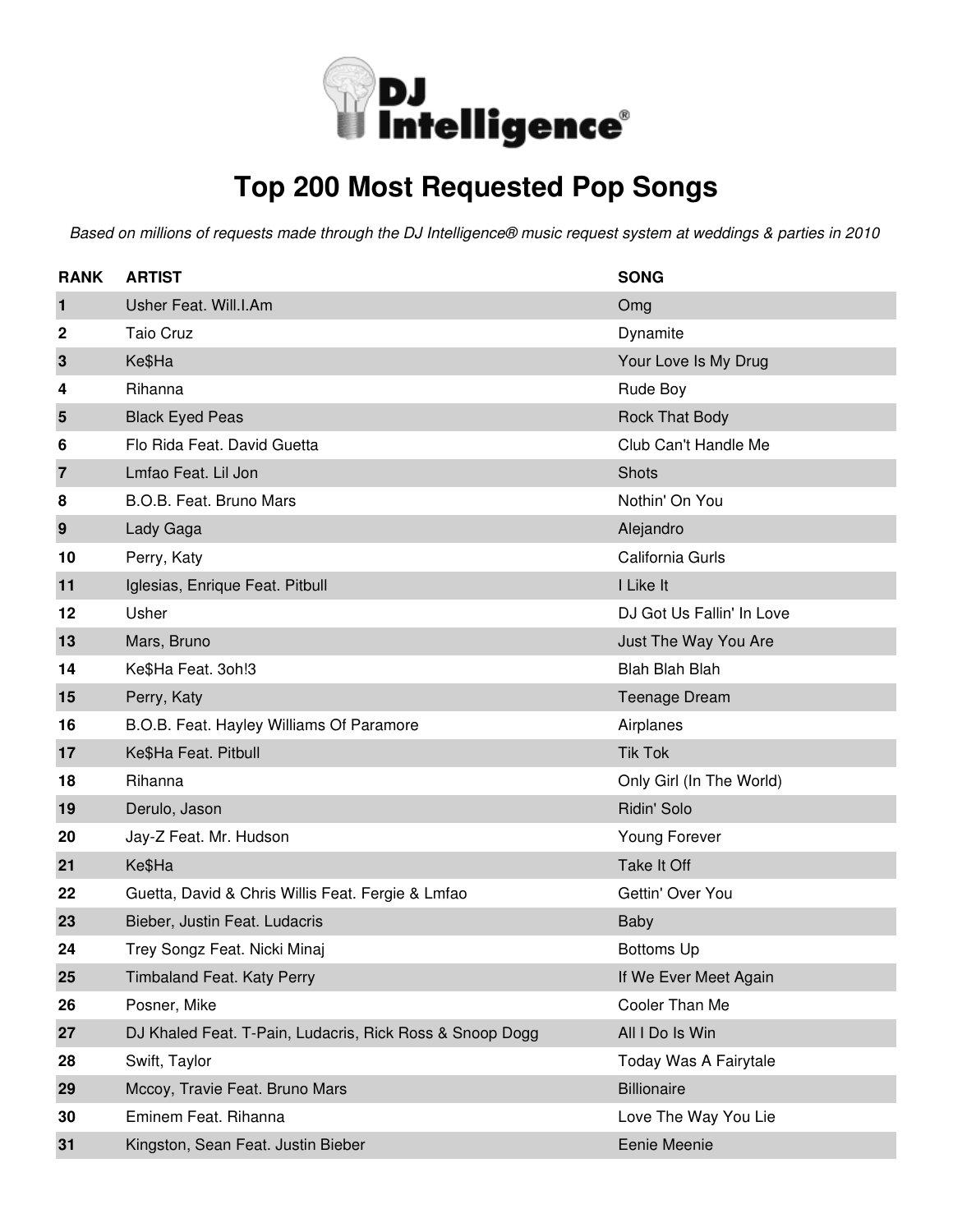| 32 | Ludacris Feat. Nicki Minaj                         | My Chick Bad                     |
|----|----------------------------------------------------|----------------------------------|
| 33 | Pink                                               | <b>Raise Your Glass</b>          |
| 34 | B.O.B. Feat. Rivers Cuomo                          | Magic                            |
| 35 | 3oh!3 Feat. Ke\$Ha                                 | My First Kiss                    |
| 36 | California Swag District                           | Teach Me How To Dougie           |
| 37 | Train                                              | Hey, Soul Sister                 |
| 38 | Guetta, David Feat. Kid Cudi                       | <b>Memories</b>                  |
| 39 | Yolanda Be Cool Vs. Dcup                           | We No Speak Americano            |
| 40 | <b>Nelly</b>                                       | Just A Dream                     |
| 41 | <b>Drake</b>                                       | Find Your Love                   |
| 42 | Rudolf, Kevin Feat. Birdman, Jay Sean & Lil Wayne  | I Made It (Cash Money Heroes)    |
| 43 | Sugarland                                          | <b>Stuck Like Glue</b>           |
| 44 | Cruz, Taio Feat. Ludacris                          | <b>Break Your Heart</b>          |
| 45 | Perry, Katy                                        | Firework                         |
| 46 | Eminem                                             | Not Afraid                       |
| 47 | <b>Neon Trees</b>                                  | Animal                           |
| 48 | Glee                                               | Don't Stop Believin'             |
| 49 | Bieber, Justin Feat. Usher                         | Somebody To Love                 |
| 50 | Maya, Edward Feat. Vika Jigulina                   | Stereo Love                      |
| 51 | <b>Drake</b>                                       | Over                             |
| 52 | Lambert, Adam                                      | If I Had You                     |
| 53 | Brown Band, Zac                                    | Free                             |
| 54 | lyaz                                               | Solo                             |
| 55 | Ludacris Feat. Ciara And Pitbull                   | How Low                          |
| 56 | Kingston, Sean Feat. Nicki Minaj                   | Letting Go (Dutty Love)          |
| 57 | Derulo, Jason Feat. Nicki Minaj                    | In My Head                       |
| 58 | Usher                                              | There Goes My Baby               |
| 59 | Usher Feat. Nicki Minaj                            | <b>Lil Freak</b>                 |
| 60 | Paramore                                           | The Only Exception               |
| 61 | Shakira                                            | Waka Waka (This Time For Africa) |
| 62 | Cyrus, Miley                                       | Can't Be Tamed                   |
| 63 | Jay Sean Feat. Nicki Minaj                         | 2012 (It Ain't The End)          |
| 64 | Dropkick Murphys Feat. The Mighty Mighty Bosstones | I'm Shipping Up To Boston        |
| 65 | Swift, Taylor                                      | Mine                             |
| 66 | Jay-Z Feat. Swizz Beatz                            | On To The Next One               |
| 67 | Nickelback                                         | This Afternoon                   |
| 68 | Bryan, Luke                                        | Rain Is A Good Thing             |
| 69 | Soulja Boy Tell'em                                 | <b>Pretty Boy Swag</b>           |
| 70 | Minaj, Nicki                                       | Your Love                        |
| 71 | Little Big Town                                    | Little White Church              |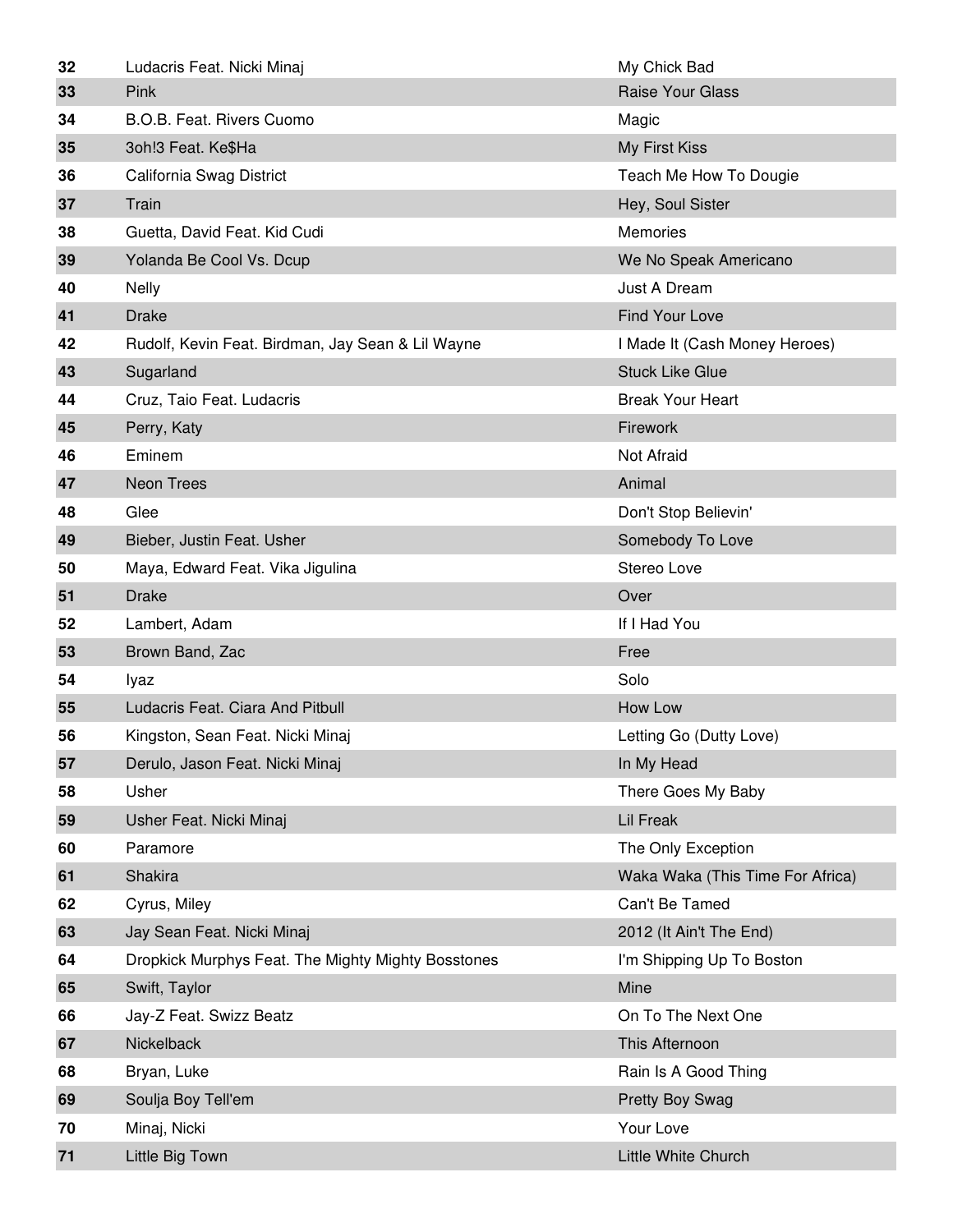| 72  | Lmfao                                      | La La La                                  |
|-----|--------------------------------------------|-------------------------------------------|
| 73  | Lloyd Feat. Lil Wayne & Drake              | Bedrock (Part li)                         |
| 74  | Ne-Yo                                      | <b>Beautiful Monster</b>                  |
| 75  | Drake Feat. T.I. & Swizz Beatz             | Fancy                                     |
| 76  | Gomez, Selena & The Scene                  | Naturally                                 |
| 77  | Usher Feat. Jay-Z                          | <b>Hot Tottie</b>                         |
| 78  | Underwood, Carrie                          | Mama's Song                               |
| 79  | Lady Antebellum                            | Our Kind Of Love                          |
| 80  | Underwood, Carrie                          | Undo It                                   |
| 81  | Train                                      | If It's Love                              |
| 82  | Cyrus, Miley                               | When I Look At You                        |
| 83  | Pitbull Feat. T-Pain                       | Hey Baby (Drop It To The Floor)           |
| 84  | <b>Ready Set</b>                           | Love Like Woe                             |
| 85  | Foxx, Jamie Feat. Justin Timberlake & T.I. | Winner                                    |
| 86  | Will.I.Am Feat. Nicki Minaj                | Check It Out                              |
| 87  | Florence + The Machine                     | Dog Days Are Over                         |
| 88  | Pink                                       | Glitter In The Air                        |
| 89  | Train                                      | Marry Me                                  |
| 90  | Green, Cee Lo                              | Forget You                                |
| 91  | Phoenix                                    | Lisztomania                               |
|     |                                            |                                           |
| 92  | Waka Flocka Flame Feat. Roscoe Dash & Wale | No Hands                                  |
| 93  | Currington, Billy                          | Pretty Good At Drinkin' Beer              |
| 94  | Ke\$Ha                                     | We R Who We R                             |
| 95  | Aguilera, Christina                        | Not Myself Tonight                        |
| 96  | Diddy - Dirty Money Feat. T.I.             | <b>Hello Good Morning</b>                 |
| 97  | Maroon 5                                   | <b>Misery</b>                             |
| 98  | Owl City                                   | Vanilla Twilight                          |
| 99  | Chino Y Nacho                              | Mi Nina Bonita                            |
| 100 | Keys, Alicia                               | Un-Thinkable (I'm Ready)                  |
| 101 | Mayer, John With Taylor Swift              | Half Of My Heart                          |
| 102 | Paisley, Brad                              | Water                                     |
| 103 | Aldean, Jason                              | <b>Crazy Town</b>                         |
| 104 | Brackins, Bobby Feat. Ray J                | 143                                       |
| 105 | Smith, Willow                              | Whip My Hair                              |
| 106 | Tinie Tempah                               | Pass Out                                  |
| 107 | <b>Black Eyed Peas</b>                     | The Time (Dirty Bit)                      |
| 108 | Posner, Mike                               | Please Don't Go                           |
| 109 | Rowland, Kelly Feat. David Guetta          | Commander                                 |
| 110 | Banks, Lloyd Feat. Juelz Santana           | Beamer, Benz Or Bentley<br>Drop The World |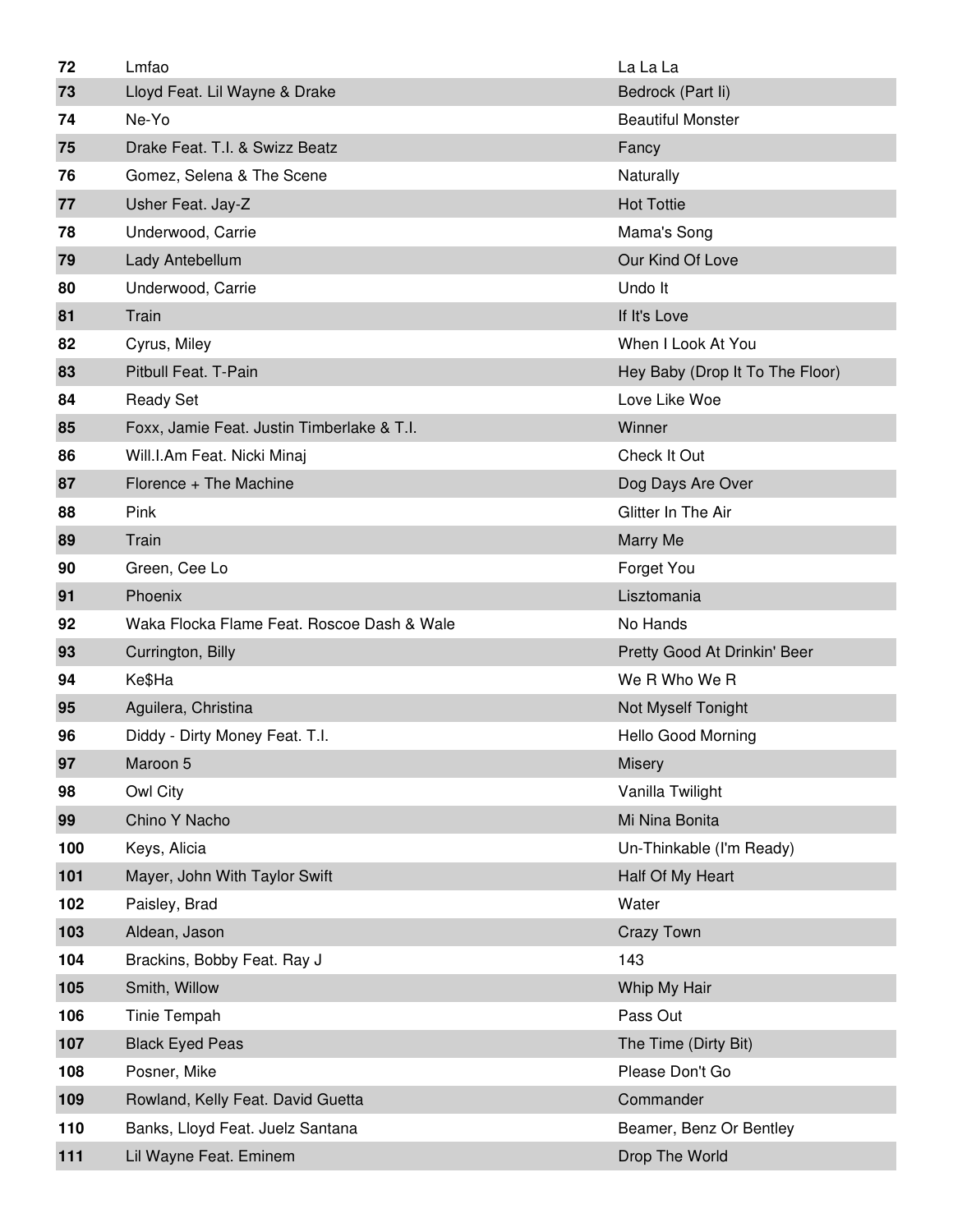| 112 | Dirty Heads Feat. Rome From Sublime        | Lay Me Down                   |
|-----|--------------------------------------------|-------------------------------|
| 113 | Lil Wayne Feat. Drake                      | <b>Right Above It</b>         |
| 114 | Mumford & Sons                             | Little Lion Man               |
| 115 | Shontelle                                  | Impossible                    |
| 116 | Onerepublic                                | <b>Secrets</b>                |
| 117 | T.I. Feat. Keri Hilson                     | <b>Got Your Back</b>          |
| 118 | Gucci Mane                                 | Lemonade                      |
| 119 | Keys, Alicia Feat. Beyonce                 | Put It In A Love Song         |
| 120 | Plan B                                     | She Said                      |
| 121 | Lil Jon Feat. Lmfao                        | Outta Your Mind               |
| 122 | Passion Pit                                | <b>Little Secrets</b>         |
| 123 | Gyptian Feat. Nicki Minaj                  | Hold Yuh                      |
| 124 | Taio Cruz Feat. Ke\$Ha                     | <b>Dirty Picture</b>          |
| 125 | Young Money Feat. Gucci Mane               | Steady Mobbin'                |
| 126 | Rihanna Feat. Slash                        | Rockstar 101                  |
| 127 | Minogue, Kylie                             | All The Lovers                |
| 128 | Shakira                                    | Loca                          |
| 129 | Yg                                         | Toot It And Boot It           |
| 130 | Chiddy Bang                                | Opposite Of Adults            |
| 131 | <b>Trey Songz</b>                          | Neighbors Know My Name        |
| 132 | Adams, Sam                                 | Driving Me Crazy              |
| 133 | Lambert, Miranda                           | The House That Built Me       |
| 134 | Mcentire, Reba                             | I Keep On Loving You          |
| 135 | Shelton, Blake                             | All About Tonight             |
| 136 | Plain White T's                            | Rhythm Of Love                |
| 137 | Aldean, Jason                              | My Kinda Party                |
| 138 | Atkins, Rodney                             | Farmer's Daughter             |
| 139 | Gabriel, Peter                             | The Book Of Love              |
| 140 | Drake Feat. Lil Wayne                      | Miss Me                       |
| 141 | Ciara Feat. Ludacris                       | Ride                          |
| 142 | <b>Rascal Flatts</b>                       | Why Wait                      |
| 143 | Brown, Chris                               | Deuces                        |
| 144 | Far East Movement Feat. The Cataracs & Dev | Like A G6                     |
| 145 | Jedward Feat. Vanilla Ice                  | Under Pressure (Ice Ice Baby) |
| 146 | Radin, Joshua                              | I'd Rather Be With You        |
| 147 | Wiz Khalifa                                | <b>Black And Yellow</b>       |
| 148 | Passion Pit                                | Sleepyhead                    |
| 149 | Monica                                     | Everything To Me              |
| 150 | Gomez, Selena & The Scene                  | Round & Round                 |
| 151 | K'naan                                     | Wavin' Flag                   |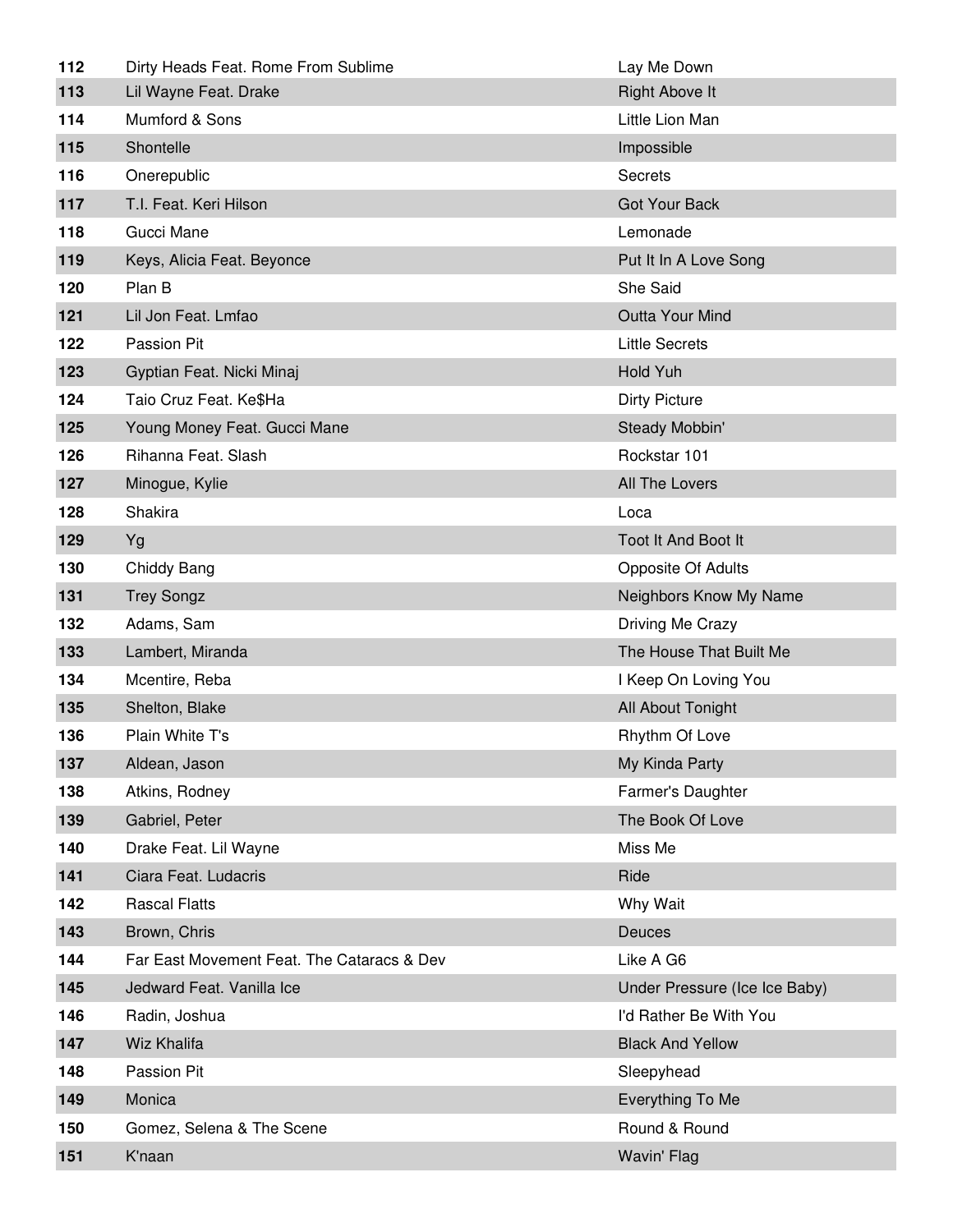| 152 | Waka Flocka Flame Feat. Diddy, Rick Ross & Gucci Mane | O Lets Do It               |
|-----|-------------------------------------------------------|----------------------------|
| 153 | Florence & The Machine And Dizzee Rascal              | You've Got The Dirtee Love |
| 154 | Tinie Tempah                                          | Frisky                     |
| 155 | Goulding, Ellie                                       | <b>Starry Eyed</b>         |
| 156 | Inna                                                  | Hot                        |
| 157 | Bieber, Justin                                        | U Smile                    |
| 158 | Yo Gotti Feat. Lil Wayne                              | Women Lie, Men Lie         |
| 159 | Pitbull                                               | Bon, Bon                   |
| 160 | Lil Jon Feat. 3oh!3                                   | Hey                        |
| 161 | New Boyz Feat. Iyaz                                   | <b>Break My Bank</b>       |
| 162 | Young Money                                           | Roger That                 |
| 163 | 3oh!3                                                 | Double Vision              |
| 164 | Daughtry                                              | September                  |
| 165 | Example                                               | <b>Kickstarts</b>          |
| 166 | Jls                                                   | The Club Is Alive          |
| 167 | Rihanna                                               | Te Amo                     |
| 168 | Cole, Cheryl                                          | Parachute                  |
| 169 | Jls                                                   | One Shot                   |
| 170 | Caillat, Colbie                                       | I Never Told You           |
| 171 | Charice Feat. Iyaz                                    | Pyramid                    |
| 172 | Johnson, Jack                                         | You And Your Heart         |
| 173 | Young Jeezy Feat. Plies                               | Lose My Mind               |
| 174 | <b>Trey Songz</b>                                     | Already Taken              |
| 175 | Akon                                                  | Angel                      |
| 176 | Burke, Alexandra                                      | All Night Long             |
| 177 | Kelis                                                 | Acapella                   |
| 178 | Niemann, Jerrod                                       | Lover, Lover               |
| 179 | Barnes, Dave                                          | God Gave Me You            |
| 180 | <b>Avett Brothers</b>                                 |                            |
| 181 |                                                       | I And Love And You         |
|     | <b>Band Perry</b>                                     | If I Die Young             |
| 182 | <b>Black Keys</b>                                     | <b>Tighten Up</b>          |
| 183 | Corbin, Easton                                        | Roll With It               |
| 184 | T.I.                                                  | I'm Back                   |
| 185 | Bareilles, Sara                                       | King Of Anything           |
| 186 | Church, Eric                                          | Smoke A Little Smoke       |
| 187 | Doolittle, Eliza                                      | Pack Up                    |
| 188 | West, Kanye Feat. Dwele                               | Power                      |
| 189 | Ne-Yo                                                 | Champagne Life             |
| 190 | Pitbull Feat. Machel Montano                          | Alright                    |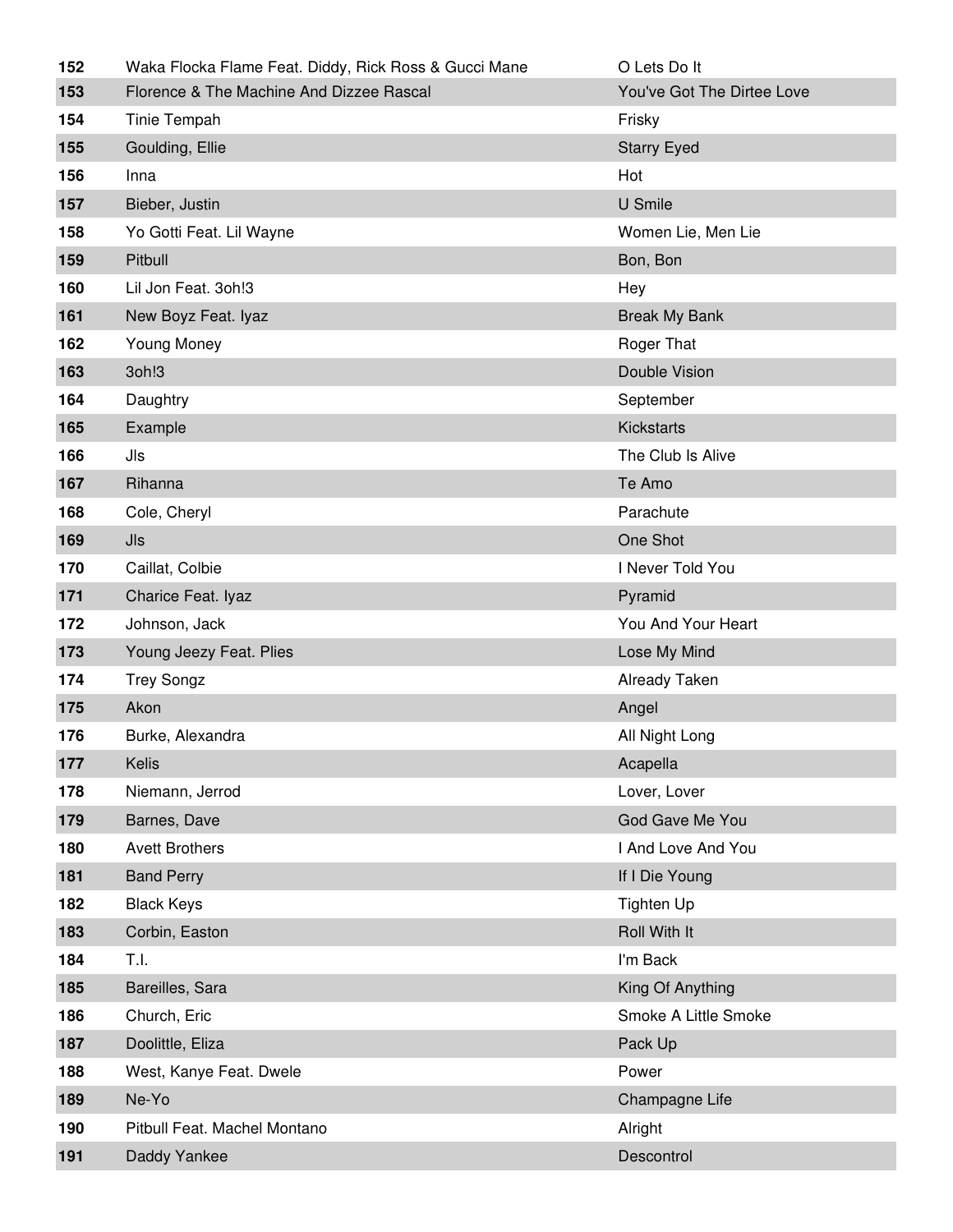| 192        | Richard Vission & Static Revenger Starring Luciana | I Like That          |
|------------|----------------------------------------------------|----------------------|
| 193        | Theory Of A Deadman                                | All Or Nothing       |
| 194        | Aoki, Steve                                        | I'm In The House     |
| 195        | Mccartney, Jesse                                   | Shake                |
| 196        | Spose                                              | I'm Awesome          |
| 197        | Baby Bash Feat. Marty James                        | <b>Fantasy Girl</b>  |
| 198        | Deluna, Kat Feat. Akon                             | Push Push            |
| 199        | King, Carole & James Taylor                        | You've Got A Friend  |
| <b>200</b> | Lambert, Miranda                                   | <b>Only Prettier</b> |

This document may be redistributed in its entirety for non-commercial purposes. This document may not be republished without express written consent of Intelligence, Inc. Intelligence, Inc. is not responsible for errors or omissions.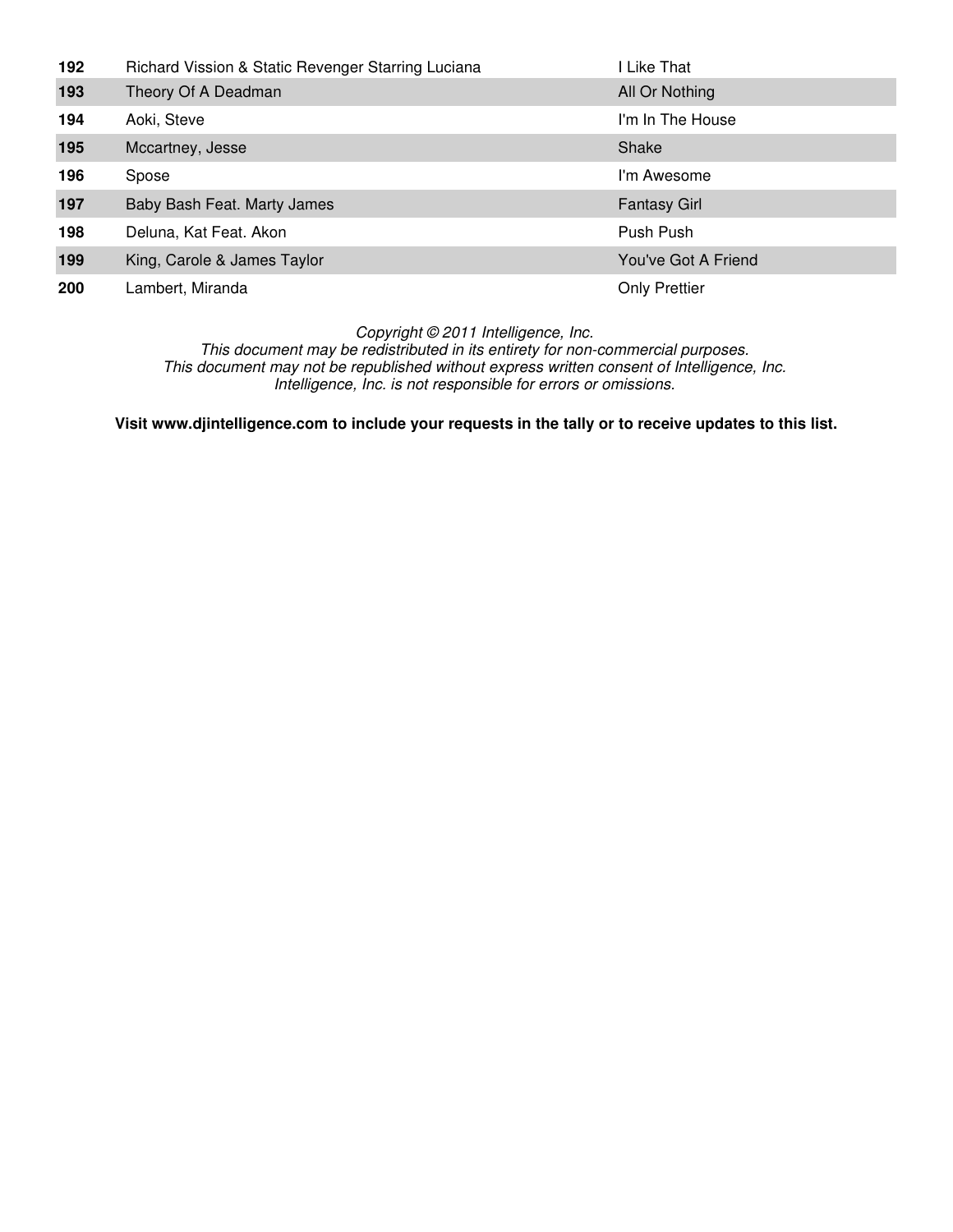

# **Top 100 Most Requested Songs of the 2010's**

| <b>RANK</b>    | <b>ARTIST</b>                                            | <b>SONG</b>               |
|----------------|----------------------------------------------------------|---------------------------|
| 1              | Usher Feat. Will.I.Am                                    | Omg                       |
| 2              | <b>Taio Cruz</b>                                         | Dynamite                  |
| $\mathbf{3}$   | Ke\$Ha                                                   | Your Love Is My Drug      |
| 4              | Rihanna                                                  | Rude Boy                  |
| 5              | Flo Rida Feat. David Guetta                              | Club Can't Handle Me      |
| 6              | <b>Black Eyed Peas</b>                                   | <b>Rock That Body</b>     |
| $\overline{7}$ | Lmfao Feat. Lil Jon                                      | Shots                     |
| 8              | B.O.B. Feat. Bruno Mars                                  | Nothin' On You            |
| 9              | Perry, Katy                                              | California Gurls          |
| 10             | Iglesias, Enrique Feat. Pitbull                          | I Like It                 |
| 11             | Lady Gaga                                                | Alejandro                 |
| 12             | Usher                                                    | DJ Got Us Fallin' In Love |
| 13             | Mars, Bruno                                              | Just The Way You Are      |
| 14             | Ke\$Ha Feat. 3oh!3                                       | <b>Blah Blah Blah</b>     |
| 15             | Perry, Katy                                              | <b>Teenage Dream</b>      |
| 16             | Far East Movement Feat. Cataracs & Dev                   | Like A G6                 |
| 17             | B.O.B. Feat. Hayley Williams Of Paramore                 | Airplanes                 |
| 18             | Ke\$Ha Feat. Pitbull                                     | <b>Tik Tok</b>            |
| 19             | Derulo, Jason                                            | Ridin' Solo               |
| 20             | Jay-Z Feat. Mr. Hudson                                   | Young Forever             |
| 21             | Rihanna                                                  | Only Girl (In The World)  |
| 22             | Guetta, David & Chris Willis Feat. Fergie & Lmfao        | Gettin' Over You          |
| 23             | Bieber, Justin Feat. Ludacris                            | <b>Baby</b>               |
| 24             | Trey Songz Feat. Nicki Minaj                             | <b>Bottoms Up</b>         |
| 25             | Ke\$Ha                                                   | Take It Off               |
| 26             | Posner, Mike                                             | Cooler Than Me            |
| 27             | Timbaland Feat. Katy Perry                               | If We Ever Meet Again     |
| 28             | DJ Khaled Feat. T-Pain, Ludacris, Rick Ross & Snoop Dogg | All I Do Is Win           |
| 29             | Mccoy, Travie Feat. Bruno Mars                           | <b>Billionaire</b>        |
| 30             | Swift, Taylor                                            | Today Was A Fairytale     |
| 31             | Eminem Feat. Rihanna                                     | Love The Way You Lie      |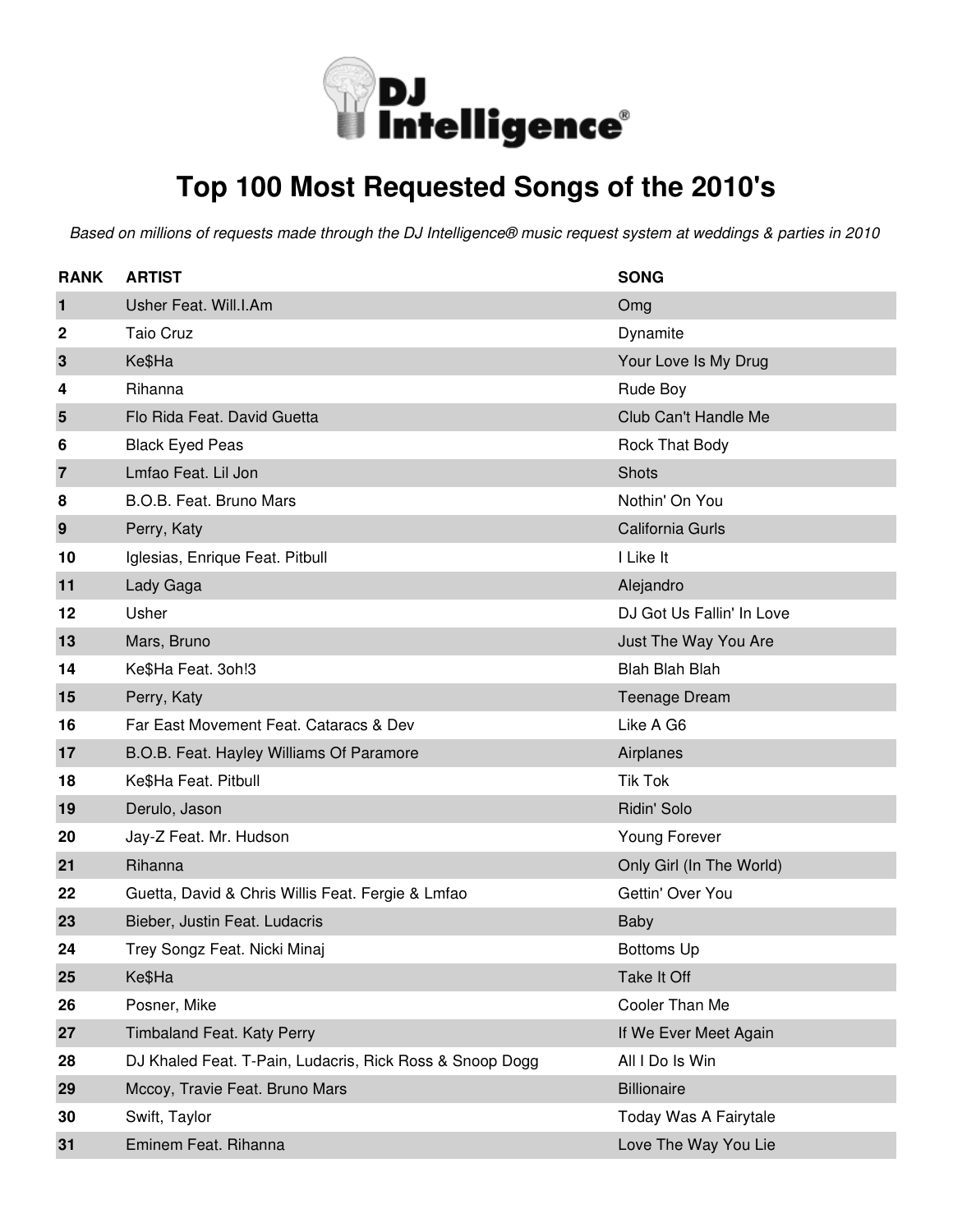| 32 | Kingston, Sean Feat. Justin Bieber                 | Eenie Meenie                     |
|----|----------------------------------------------------|----------------------------------|
| 33 | Ludacris Feat. Nicki Minaj                         | My Chick Bad                     |
| 34 | B.O.B. Feat. Rivers Cuomo                          | Magic                            |
| 35 | 3oh!3 Feat. Ke\$Ha                                 | My First Kiss                    |
| 36 | Guetta, David Feat. Kid Cudi                       | Memories                         |
| 37 | California Swag District                           | Teach Me How To Dougie           |
| 38 | Pink                                               | Raise Your Glass                 |
| 39 | Yolanda Be Cool Vs. Dcup                           | We No Speak Americano            |
| 40 | Rudolf, Kevin Feat. Birdman, Jay Sean & Lil Wayne  | I Made It (Cash Money Heroes)    |
| 41 | Taio Cruz Feat. Ludacris                           | <b>Break Your Heart</b>          |
| 42 | <b>Drake</b>                                       | Find Your Love                   |
| 43 | <b>Nelly</b>                                       | <b>Just A Dream</b>              |
| 44 | Sugarland                                          | <b>Stuck Like Glue</b>           |
| 45 | Perry, Katy                                        | Firework                         |
| 46 | Glee                                               | Don't Stop Believin'             |
| 47 | Bieber, Justin Feat. Usher                         | Somebody To Love                 |
| 48 | Maya, Edward Feat. Vika Jigulina                   | Stereo Love                      |
| 49 | Eminem                                             | Not Afraid                       |
| 50 | Lambert, Adam                                      | If I Had You                     |
| 51 | Brown Band, Zac                                    | Free                             |
| 52 | Neon Trees                                         | Animal                           |
| 53 | Ludacris Feat. Ciara And Pitbull                   | How Low                          |
| 54 | <b>Drake</b>                                       | Over                             |
| 55 | Kingston, Sean Feat. Nicki Minaj                   | Letting Go (Dutty Love)          |
| 56 | Derulo, Jason Feat. Nicki Minaj                    | In My Head                       |
| 57 | Train                                              | Hey, Soul Sister                 |
| 58 | lyaz                                               | Solo                             |
| 59 | Usher Feat. Nicki Minaj                            | <b>Lil Freak</b>                 |
| 60 | Shakira                                            | Waka Waka (This Time For Africa) |
| 61 |                                                    |                                  |
| 62 | Cyrus, Miley                                       | Can't Be Tamed                   |
|    | Jay Sean Feat. Nicki Minaj                         | 2012 (It Ain't The End)          |
| 63 | Usher                                              | There Goes My Baby               |
| 64 | Dropkick Murphys Feat. The Mighty Mighty Bosstones | I'm Shipping Up To Boston        |
| 65 | Swift, Taylor                                      | Mine                             |
| 66 | Jay-Z Feat. Swizz Beatz                            | On To The Next One               |
| 67 | Paramore                                           | The Only Exception               |
| 68 | Soulja Boy Tell'em                                 | Pretty Boy Swag                  |
| 69 | Bryan, Luke                                        | Rain Is A Good Thing             |
| 70 | Minaj, Nicki                                       | Your Love                        |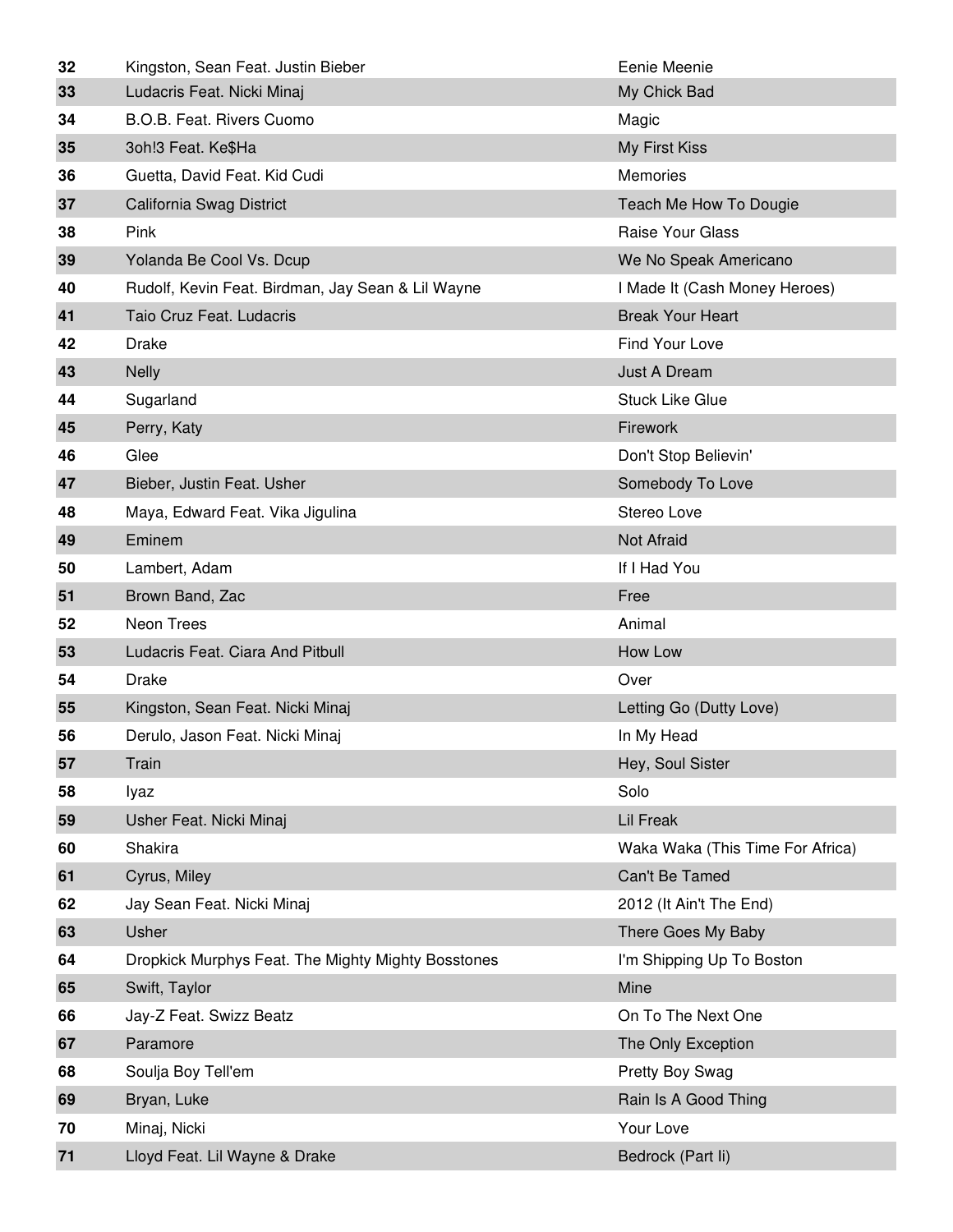| 72  | Drake Feat. T.I. & Swizz Beatz             | Fancy                           |
|-----|--------------------------------------------|---------------------------------|
| 73  | Gomez, Selena & The Scene                  | Naturally                       |
| 74  | Nickelback                                 | This Afternoon                  |
| 75  | Usher Feat. Jay-Z                          | <b>Hot Tottie</b>               |
| 76  | Underwood, Carrie                          | Mama's Song                     |
| 77  | Lmfao                                      | La La La                        |
| 78  | Underwood, Carrie                          | Undo It                         |
| 79  | Ne-Yo                                      | <b>Beautiful Monster</b>        |
| 80  | Pitbull Feat. T-Pain                       | Hey Baby (Drop It To The Floor) |
| 81  | Foxx, Jamie Feat. Justin Timberlake & T.I. | Winner                          |
| 82  | Little Big Town                            | Little White Church             |
| 83  | Lady Antebellum                            | Our Kind Of Love                |
| 84  | Will.I.Am Feat. Nicki Minaj                | Check It Out                    |
| 85  | Cyrus, Miley                               | When I Look At You              |
| 86  | <b>Ready Set</b>                           | Love Like Woe                   |
| 87  | Florence + The Machine                     | Dog Days Are Over               |
| 88  | Green, Cee Lo                              | Forget You                      |
| 89  | Train                                      | If It's Love                    |
| 90  | Waka Flocka Flame Feat. Roscoe Dash & Wale | No Hands                        |
| 91  | Currington, Billy                          | Pretty Good At Drinkin' Beer    |
| 92  | Aguilera, Christina                        | Not Myself Tonight              |
| 93  | Diddy - Dirty Money Feat. T.I.             | <b>Hello Good Morning</b>       |
| 94  | Pink                                       | Glitter In The Air              |
| 95  | Phoenix                                    | Lisztomania                     |
| 96  | Chino Y Nacho                              | Mi Nina Bonita                  |
| 97  | Keys, Alicia                               | Un-Thinkable (I'm Ready)        |
| 98  | Maroon 5                                   | Misery                          |
| 99  | Mayer, John With Taylor Swift              | Half Of My Heart                |
| 100 | Owl City                                   | Vanilla Twilight                |

This document may be redistributed in its entirety for non-commercial purposes. This document may not be republished without express written consent of Intelligence, Inc. Intelligence, Inc. is not responsible for errors or omissions.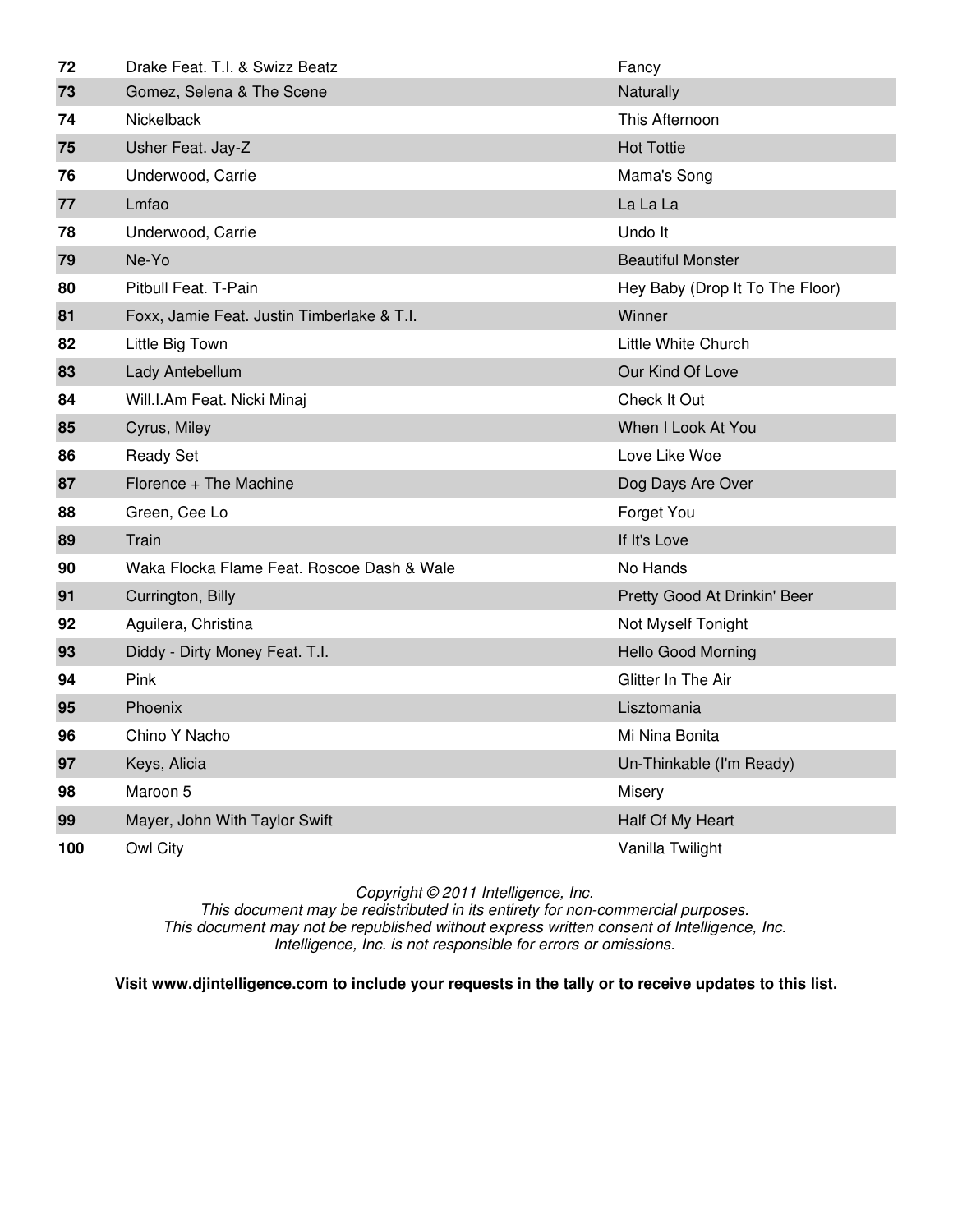

# **Top 100 Most Requested Songs of the 2000's**

| <b>RANK</b>    | <b>ARTIST</b>                   | <b>SONG</b>                      |
|----------------|---------------------------------|----------------------------------|
| $\mathbf{1}$   | <b>Black Eyed Peas</b>          | I Gotta Feeling                  |
| 2              | Lady Gaga Feat. Colby O'donis   | <b>Just Dance</b>                |
| $\mathbf{3}$   | Beyonce                         | Single Ladies (Put A Ring On It) |
| 4              | Cupid                           | <b>Cupid Shuffle</b>             |
| 5              | DJ Casper                       | Cha Cha Slide                    |
| 6              | <b>Black Eyed Peas</b>          | Boom Boom Pow                    |
| $\overline{7}$ | Timberlake, Justin              | Sexyback                         |
| 8              | Usher Feat. Ludacris & Lil' Jon | Yeah                             |
| 9              | Lady Gaga                       | Poker Face                       |
| 10             | Outkast                         | Hey Ya!                          |
| 11             | Mraz, Jason                     | I'm Yours                        |
| 12             | Rihanna                         | Don't Stop The Music             |
| 13             | Brown, Chris                    | Forever                          |
| 14             | Ke\$Ha                          | <b>Tik Tok</b>                   |
| 15             | Lady Gaga                       | <b>Bad Romance</b>               |
| 16             | Flo Rida Feat. T-Pain           | Low                              |
| 17             | <b>Black Eyed Peas</b>          | Let's Get It Started             |
| 18             | Cyrus, Miley                    | Party In The U.S.A.              |
| 19             | Beyonce Feat. Jay-Z             | Crazy In Love                    |
| 20             | <b>Black Eyed Peas</b>          | Imma Be                          |
| 21             | Flo Rida Feat. Keisha           | <b>Right Round</b>               |
| 22             | Big & Rich                      | Save A Horse (Ride A Cowboy)     |
| 23             | Guetta, David Feat. Akon        | Sexy Chick                       |
| 24             | Mraz, Jason & Colbie Caillat    | Lucky                            |
| 25             | Kid Rock                        | All Summer Long                  |
| 26             | Johnson, Jack                   | <b>Better Together</b>           |
| 27             | Jay-Z Feat. Alicia Keys         | <b>Empire State Of Mind</b>      |
| 28             | Lady Gaga Feat. Beyonce         | Telephone                        |
| 29             | <b>Rascal Flatts</b>            | <b>Bless The Broken Road</b>     |
| 30             | Train                           | <b>Hey Soul Sister</b>           |
| 31             | Swift, Taylor                   | Love Story                       |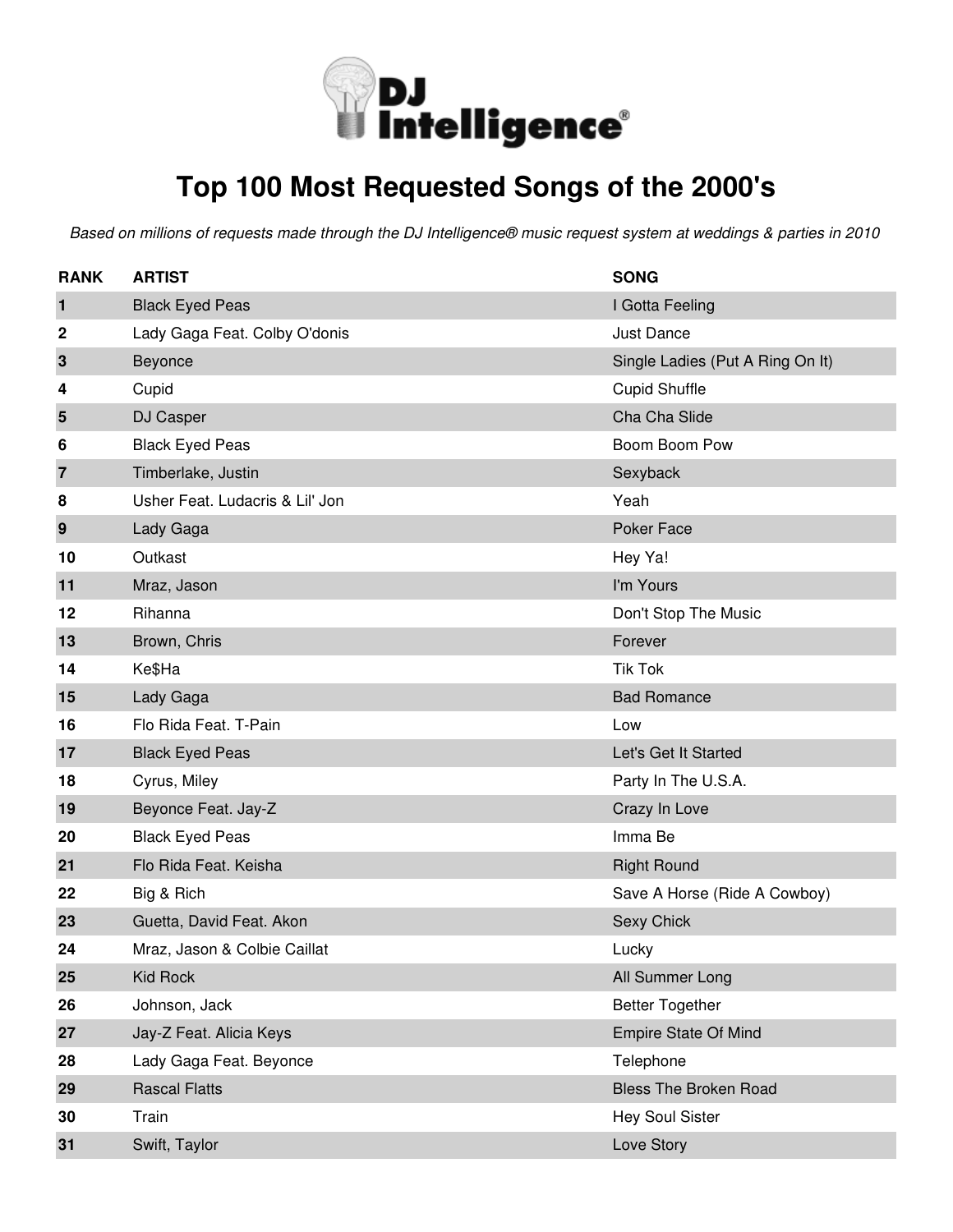| 32 | Buble, Michael                    | Everything                     |
|----|-----------------------------------|--------------------------------|
| 33 | Cascada                           | <b>Evacuate The Dancefloor</b> |
| 34 | Franti, Michael & Spearhead       | Say Hey (I Love You)           |
| 35 | Brown Band, Zac                   | <b>Chicken Fried</b>           |
| 36 | 50 Cent                           | In Da Club                     |
| 37 | Jones, Norah                      | Come Away With Me              |
| 38 | Pink                              | Get The Party Started          |
| 39 | Buble, Michael                    | Save The Last Dance For Me     |
| 40 | <b>Nelly</b>                      | Hot In Herre                   |
| 41 | West, Kanye Feat. Jamie Foxx      | <b>Gold Digger</b>             |
| 42 | Paisley, Brad                     | She's Everything               |
| 43 | Kings Of Leon                     | Sex On Fire                    |
| 44 | Paisley, Brad                     | Then                           |
| 45 | Perry, Katy                       | <b>Hot N Cold</b>              |
| 46 | Jay Sean Feat. Lil Wayne          | Down                           |
| 47 | Rihanna                           | Disturbia                      |
| 48 | Kingston, Sean                    | Fire Burning                   |
| 49 | U <sub>2</sub>                    | <b>Beautiful Day</b>           |
| 50 | <b>Black Eyed Peas</b>            | My Humps                       |
| 51 | Timberlake, Justin                | Rock Your Body                 |
| 52 | Rihanna Feat. Jay-Z               | Umbrella                       |
| 53 | Timbaland Feat. Keri Hilson       | The Way I Are                  |
| 54 | T.I. Feat. Rihanna                | Live Your Life                 |
| 55 | Coldplay                          | Viva La Vida                   |
| 56 | T.I.                              | <b>Whatever You Like</b>       |
| 57 | Big & Rich                        | Lost In This Moment            |
| 58 | Foxx, Jamie Feat. T-Pain          | <b>Blame It</b>                |
| 59 | <b>Rascal Flatts</b>              | My Wish                        |
| 60 | <b>Rascal Flatts</b>              | Life Is A Highway              |
| 61 | Shakira Feat. Wyclef Jean         | Hips Don't Lie                 |
| 62 | Derulo, Jason                     | In My Head                     |
| 63 | Lifehouse                         | You And Me                     |
| 64 | Fergie Feat. Ludacris             | Glamorous                      |
| 65 | Timbaland Feat. Justin Timberlake | Carry Out                      |
| 66 | Kings Of Leon                     | Use Somebody                   |
| 67 | <b>Black Eyed Peas</b>            | Meet Me Halfway                |
| 68 | Cascada                           | Everytime We Touch             |
| 69 | <b>Metro Station</b>              | Shake It                       |
| 70 | Swift, Taylor                     | You Belong With Me             |
| 71 | Urban, Keith                      | Making Memories Of Us          |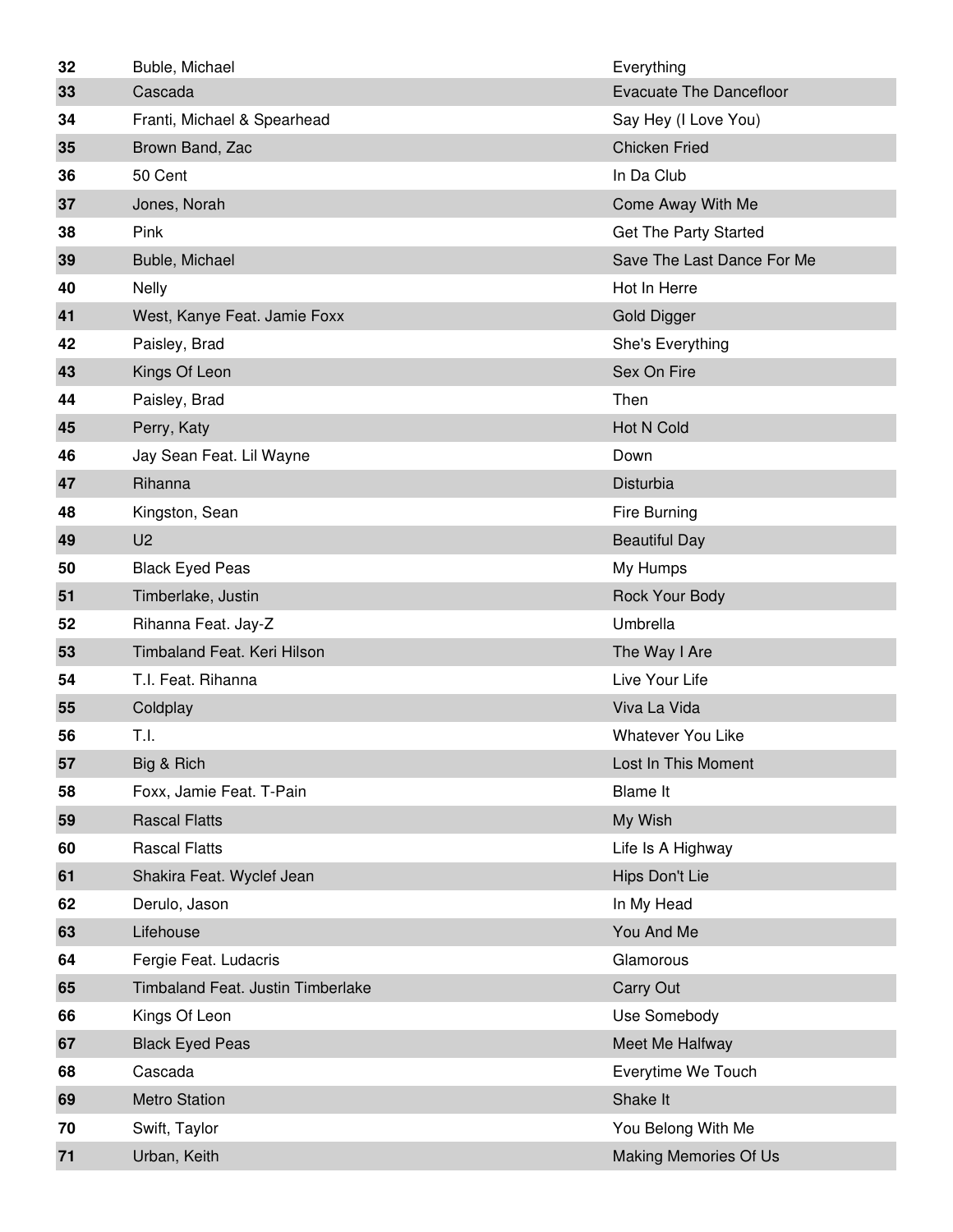| 72  | Lady Gaga                                           | Paparazzi                 |
|-----|-----------------------------------------------------|---------------------------|
| 73  | M.I.A.                                              | Paper Planes              |
| 74  | Rudolf, Kevin Feat. Lil Wayne                       | Let It Rock               |
| 75  | Trey Songz Feat. Fabolous                           | Say Aah                   |
| 76  | Estelle Feat. Kanye West                            | American Boy              |
| 77  | Lady Gaga                                           | Lovegame                  |
| 78  | Pitbull                                             | <b>Hotel Room Service</b> |
| 79  | Buble, Michael                                      | Haven't Met You Yet       |
| 80  | Brown Band, Zac                                     | Whatever It Is            |
| 81  | <b>Uncle Kracker</b>                                | Smile                     |
| 82  | <b>Gnarls Barkley</b>                               | Crazy                     |
| 83  | Jet                                                 | Are You Gonna Be My Girl  |
| 84  | Sean Paul                                           | Temperature               |
| 85  | Daft Punk                                           | One More Time             |
| 86  | Heartland                                           | I Loved Her First         |
| 87  | Ne-Yo                                               | Closer                    |
| 88  | Beyonce                                             | Halo                      |
| 89  | La Roux                                             | <b>Bulletproof</b>        |
| 90  | Lady Antebellum                                     | Need You Now              |
| 91  | Spears, Britney                                     | <b>Toxic</b>              |
| 92  | <b>Killers</b>                                      | Mr. Brightside            |
| 93  | Soulja Boy Tell'em                                  | Crank Dat (Soulja Boy)    |
| 94  | Spears, Britney                                     | Womanizer                 |
| 95  | Furtado, Nelly Feat. Timbaland                      | Promiscuous               |
| 96  | Ludacris                                            | How Low                   |
| 97  | Pink                                                | So What                   |
| 98  | Lil' Jon & The East Side Boyz Feat. Ying Yang Twins | Get Low                   |
| 99  | Young Money Feat. Lloyd                             | <b>Bedrock</b>            |
| 100 | Baby Bash Feat. T-Pain                              | Cyclone                   |

This document may be redistributed in its entirety for non-commercial purposes. This document may not be republished without express written consent of Intelligence, Inc. Intelligence, Inc. is not responsible for errors or omissions.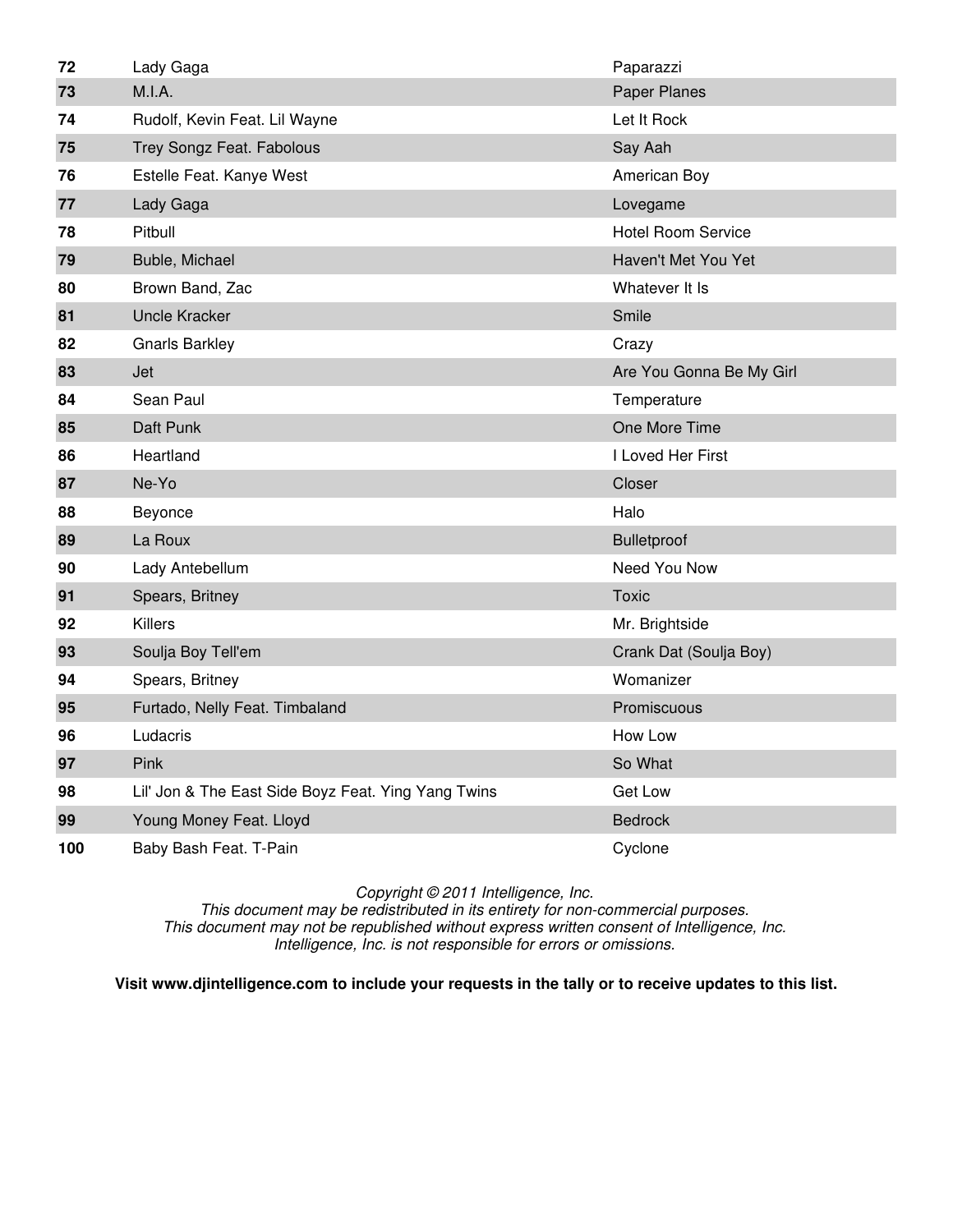

# **Top 100 Most Requested Songs of the 1990's**

| <b>RANK</b>             | <b>ARTIST</b>                         | <b>SONG</b>                         |
|-------------------------|---------------------------------------|-------------------------------------|
| 1                       | Sir Mix-A-Lot                         | <b>Baby Got Back</b>                |
| 2                       | Brooks, Garth                         | Friends In Low Places               |
| 3                       | Vanilla Ice                           | Ice Ice Baby                        |
| 4                       | Rednex                                | Cotton Eye Joe                      |
| $\overline{\mathbf{5}}$ | Aerosmith                             | I Don't Want To Miss A Thing        |
| 6                       | Lonestar                              | Amazed                              |
| $\overline{7}$          | House Of Pain                         | Jump Around                         |
| 8                       | Mcgraw, Tim With Faith Hill           | It's Your Love                      |
| $\boldsymbol{9}$        | <b>Grandmaster Slice</b>              | Electric Slide (Shall We Dance) '92 |
| 10                      | Adams, Bryan                          | (Everything I Do) I Do It For You   |
| 11                      | Hammer, M.C.                          | <b>U Can't Touch This</b>           |
| 12                      | Brooks & Dunn                         | Boot Scootin' Boogie                |
| 13                      | Los Del Rio                           | Macarena                            |
| 14                      | Mcgraw, Tim                           | My Best Friend                      |
| 15                      | Smith, Will                           | Gettin' Jiggy Wit It                |
| 16                      | K-Ci & Jojo                           | All My Life                         |
| 17                      | Krauss, Alison                        | When You Say Nothing At All         |
| 18                      | Strait, George                        | I Cross My Heart                    |
| 19                      | Digital Underground                   | The Humpty Dance                    |
| 20                      | Jordan, Montell                       | This Is How We Do It                |
| 21                      | <b>Bell Biv Devoe</b>                 | Poison                              |
| 22                      | Mccain, Edwin                         | I'll Be                             |
| 23                      | Proclaimers                           | I'm Gonna Be (500 Miles)            |
| 24                      | Stewart, Rod                          | Have I Told You Lately              |
| 25                      | Crespo, Elvis                         | Suavemente                          |
| 26                      | Four Seasons                          | December 1963 (Oh, What A Night)    |
| 27                      | Bega, Lou                             | Mambo No. 5 (A Little Bit Of)       |
| 28                      | Notorious B.I.G.                      | Hypnotize                           |
| 29                      | Setzer Orchestra, Brian               | Jump Jive An' Wail                  |
| 30                      | 2pac Feat. Dr. Dre And Roger Troutman | California Love                     |
| 31                      | Matthews Band, Dave                   | Crash Into Me                       |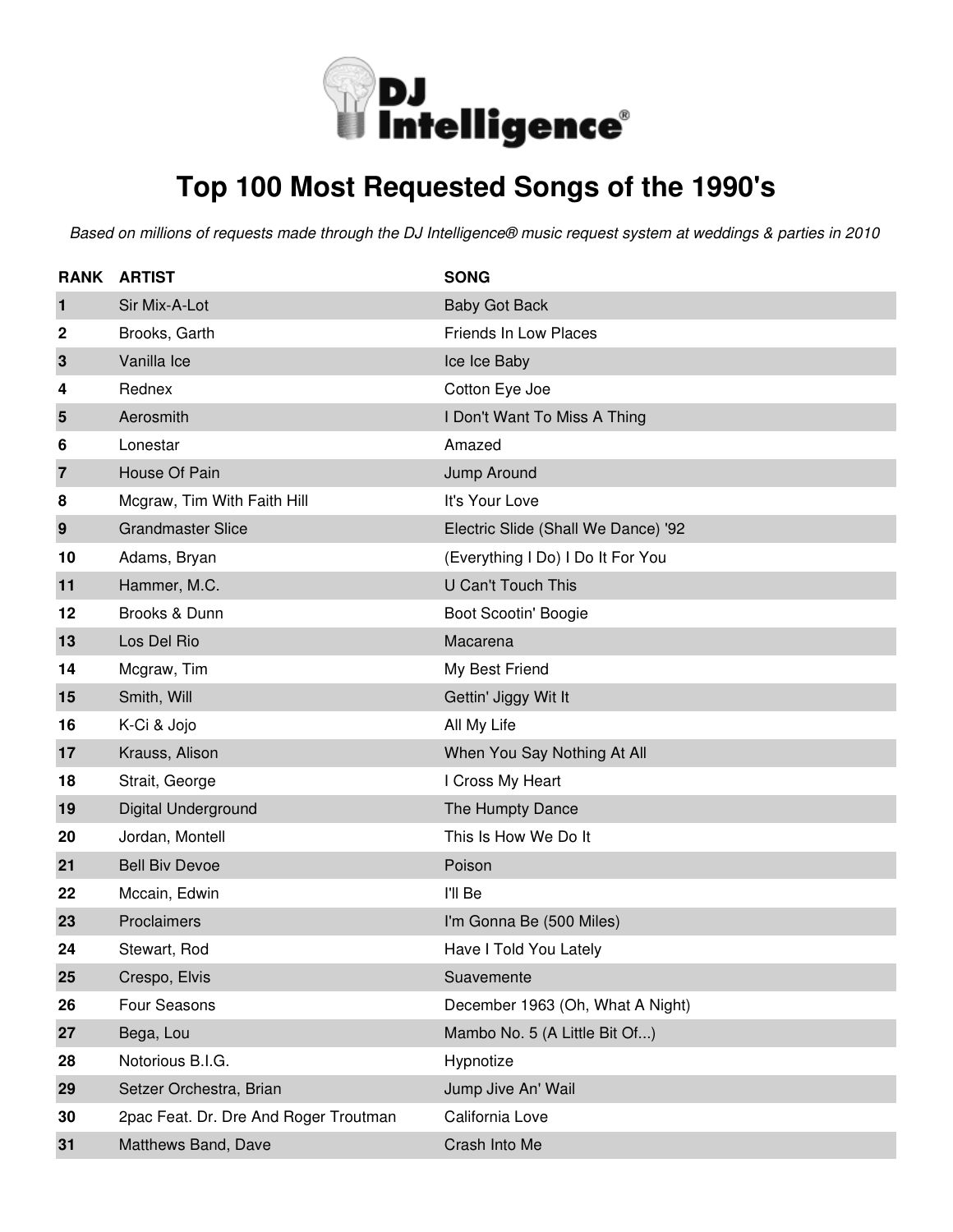| 32 | C+C Music Factory Feat. Freedom Williams | Gonna Make You Sweat (Everybody Dance Now)              |
|----|------------------------------------------|---------------------------------------------------------|
| 33 | Sir Mix-A-Lot                            | Jump On It                                              |
| 34 | <b>Right Said Fred</b>                   | I'm Too Sexy                                            |
| 35 | Savage Garden                            | <b>Truly Madly Deeply</b>                               |
| 36 | Twain, Shania                            | From This Moment On                                     |
| 37 | 69 Boyz                                  | <b>Tootsee Roll</b>                                     |
| 38 | AC/DC                                    | Thunderstruck                                           |
| 39 | Dion, Celine                             | Because You Loved Me (Theme From Up Close And Personal) |
| 40 | Madonna                                  | Vogue                                                   |
| 41 | Haddaway                                 | What Is Love                                            |
| 42 | Chesney, Kenny                           | She Thinks My Tractor's Sexy                            |
| 43 | Heavy D. & The Boyz                      | Now That We Found Love                                  |
| 44 | Brooks, Garth                            | The Dance                                               |
| 45 | <b>Green Day</b>                         | Time Of Your Life (Good Riddance)                       |
| 46 | Twain, Shania                            | You're Still The One                                    |
| 47 | Chesney, Kenny                           | Me And You                                              |
| 48 | Oasis                                    | Wonderwall                                              |
| 49 | <b>Spice Girls</b>                       | Wannabe                                                 |
| 50 | Notorious B.I.G. Feat. Puff Daddy & Mase | Mo Money Mo Problems                                    |
| 51 | Quad City DJ's                           | C'mon 'N Ride It (The Train)                            |
|    |                                          |                                                         |
| 52 | Santana Feat. Rob Thomas                 | Smooth                                                  |
| 53 | <b>Cherry Poppin' Daddies</b>            | Zoot Suit Riot                                          |
| 54 | Goo Goo Dolls                            | Iris                                                    |
| 55 | Mccain, Edwin                            | I Could Not Ask For More                                |
| 56 | Twain, Shania                            | Man! I Feel Like A Woman!                               |
| 57 | U <sub>2</sub>                           | <b>Sweetest Thing</b>                                   |
| 58 | <b>Counting Crows</b>                    | Mr. Jones                                               |
| 59 | Reel 2 Real                              | I Like To Move It                                       |
| 60 | <b>UB40</b>                              | Can't Help Falling In Love                              |
| 61 | Carlisle, Bob                            | <b>Butterfly Kisses</b>                                 |
| 62 | DJ Kool                                  | Let Me Clear My Throat                                  |
| 63 | John, Elton                              | Can You Feel The Love Tonight                           |
| 64 | Sublime                                  | What I Got                                              |
| 65 | Cruz, Celia                              | La Vida Es Un Carnaval                                  |
| 66 | Martin, Ricky                            | Livin' La Vida Loca                                     |
| 67 | Salt-N-Pepa                              | Shoop                                                   |
| 68 | Blackstreet Feat. Dr. Dre                | No Diggity                                              |
| 69 | Cure                                     | Friday I'm In Love                                      |
| 70 | Jamiroquai                               | <b>Canned Heat</b>                                      |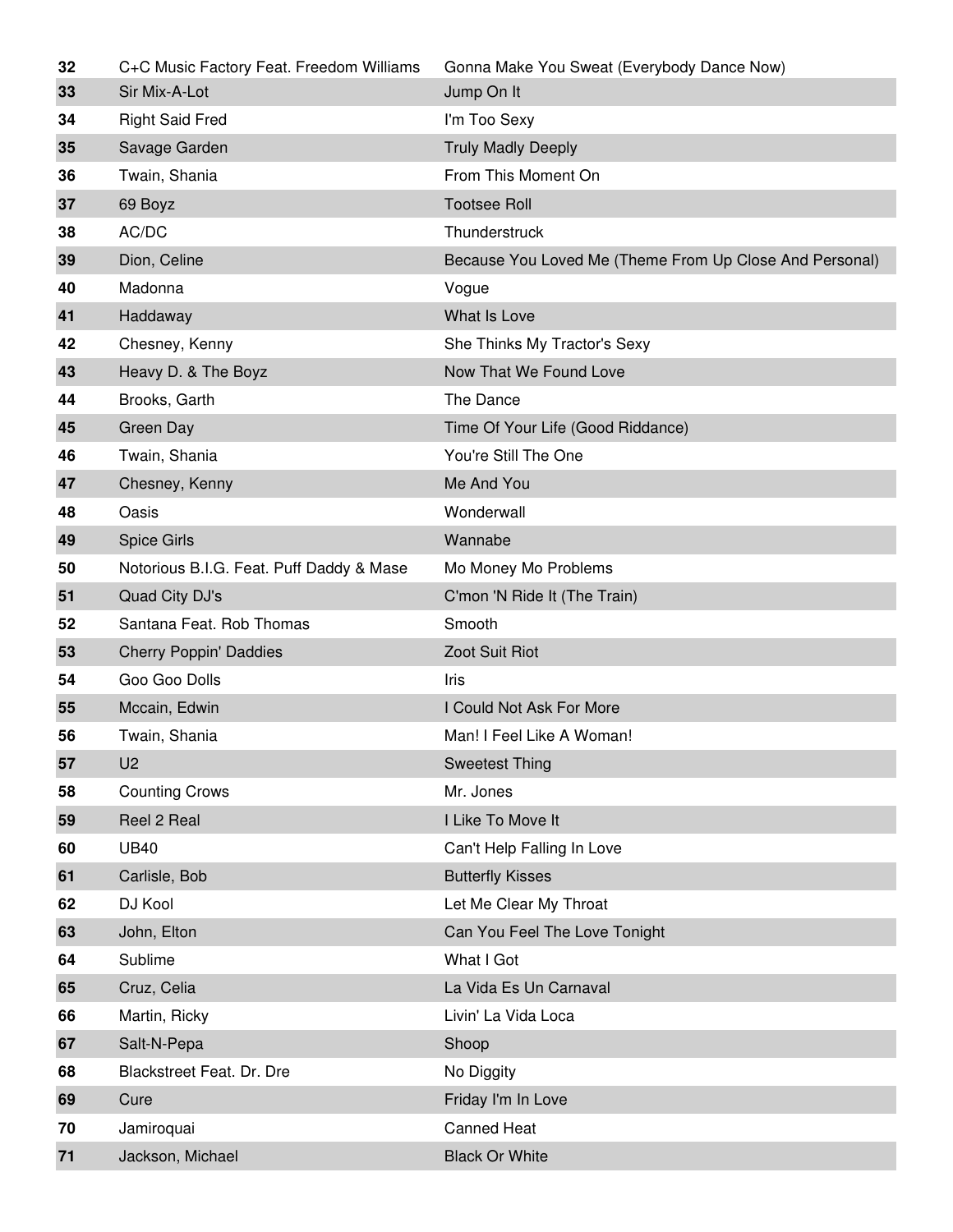| 72  | Touche Feat. Krayzee      | Ymca                                    |
|-----|---------------------------|-----------------------------------------|
| 73  | Commitments               | <b>Mustang Sally</b>                    |
| 74  | Chesney, Kenny            | You Had Me From Hello                   |
| 75  | Mcgraw, Tim               | I Like It, I Love It                    |
| 76  | B-52's Meet DJ Tonka      | (At The) Love Shack                     |
| 77  | Bolton, Michael           | When A Man Loves A Woman                |
| 78  | Notorious B.I.G.          | Juicy                                   |
| 79  | Adams, Bryan              | Have You Ever Really Loved A Woman?     |
| 80  | 98 Degrees                | I Do (Cherish You)                      |
| 81  | Matthews Band, Dave       | Crush                                   |
| 82  | All-4-One                 | I Swear                                 |
| 83  | Brooks, Garth             | To Make You Feel My Love                |
| 84  | Black, Clint              | When I Said I Do                        |
| 85  | <b>Backstreet Boys</b>    | Everybody (Backstreet's Back)           |
| 86  | Twain, Shania             | Any Man Of Mine                         |
| 87  | <b>Extreme</b>            | More Than Words                         |
| 88  | U <sub>2</sub>            | All I Want Is You                       |
| 89  | Bon Jovi                  | Always                                  |
| 90  | Brooks & Dunn             | Neon Moon                               |
| 91  | Verve                     | <b>Bitter Sweet Symphony</b>            |
| 92  | G., Warren & Nate Dogg    | Regulate                                |
| 93  | Houston, Whitney          | I Will Always Love You                  |
| 94  | Hill, Lauryn & Bob Marley | Turn Your Lights Down Low               |
| 95  | Hootie & The Blowfish     | Only Wanna Be With You                  |
| 96  | Carey, Mariah             | Always Be My Baby                       |
| 97  | Brooks, Garth             | Ain't Going Down (Til The Sun Comes Up) |
| 98  | Aqua                      | <b>Barbie Girl</b>                      |
| 99  | Boyz II Men               | A Song For Mama                         |
| 100 | Mcknight, Brian           | Back At One                             |

This document may be redistributed in its entirety for non-commercial purposes. This document may not be republished without express written consent of Intelligence, Inc. Intelligence, Inc. is not responsible for errors or omissions.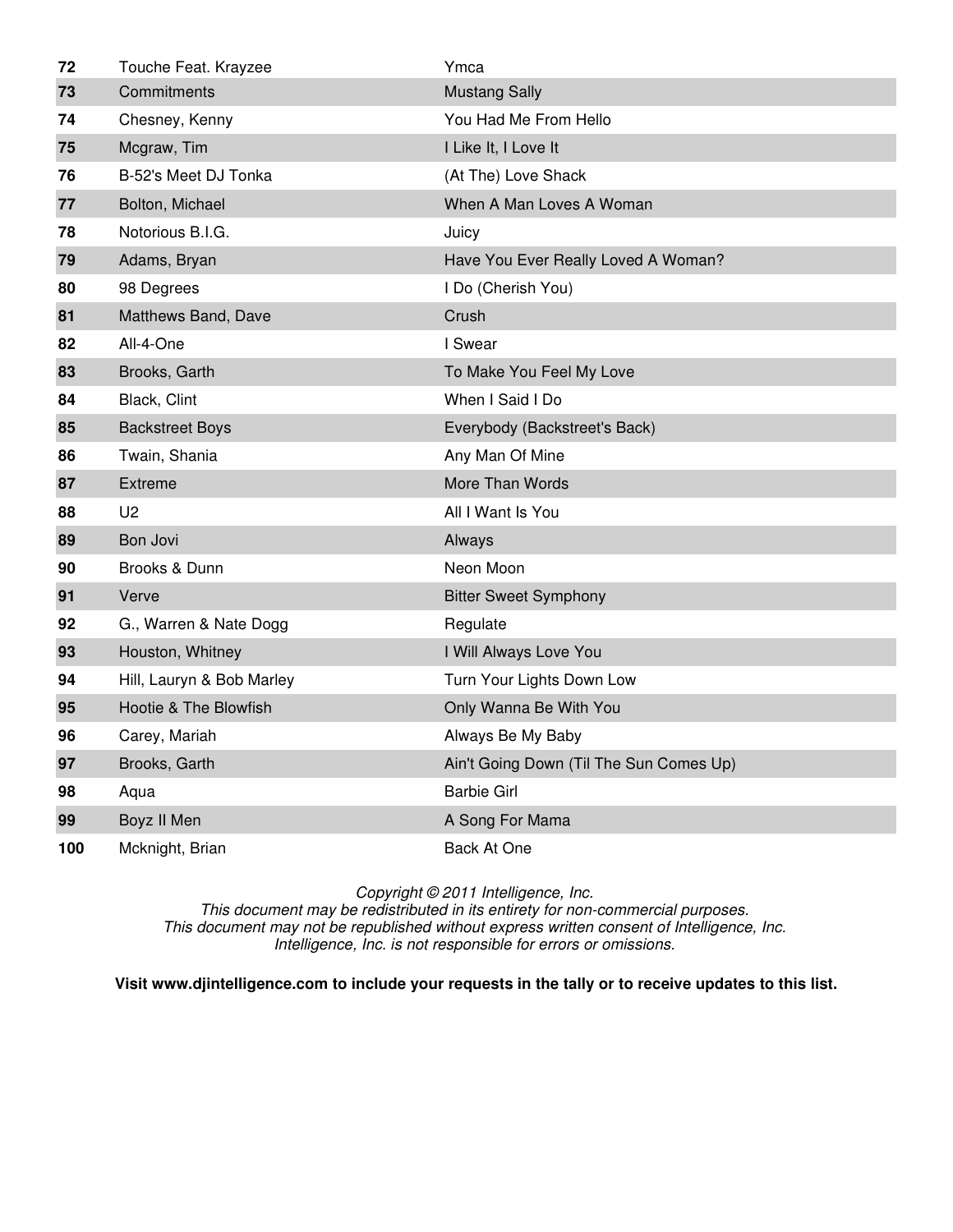

# **Top 100 Most Requested Songs of the 1980's**

| <b>RANK</b>    | <b>ARTIST</b>                  | <b>SONG</b>                                |
|----------------|--------------------------------|--------------------------------------------|
| 1              | Journey                        | Don't Stop Believin'                       |
| 2              | AC/DC                          | You Shook Me All Night Long                |
| $\mathbf 3$    | Bon Jovi                       | Livin' On A Prayer                         |
| 4              | Jackson, Michael               | <b>Billie Jean</b>                         |
| 5              | <b>B-52's</b>                  | Love Shack                                 |
| 6              | Def Leppard                    | Pour Some Sugar On Me                      |
| $\overline{7}$ | Jackson, Michael               | Thriller                                   |
| 8              | Kool & The Gang                | Celebration                                |
| 9              | Loggins, Kenny                 | Footloose                                  |
| 10             | Lauper, Cyndi                  | Girls Just Want To Have Fun                |
| 11             | Adams, Bryan                   | Summer Of '69                              |
| 12             | Jackson, Michael               | The Way You Make Me Feel                   |
| 13             | Springfield, Rick              | Jessie's Girl                              |
| 14             | Jackson, Michael               | Beat It                                    |
| 15             | Jackson, Michael               | P.Y.T. (Pretty Young Thing)                |
| 16             | Dexy's Midnight Runners        | Come On Eileen                             |
| 17             | Young M.C.                     | <b>Bust A Move</b>                         |
| 18             | Guns N' Roses                  | Sweet Child O' Mine                        |
| 19             | Medley, Bill & Jennifer Warnes | (I've Had) The Time Of My Life             |
| 20             | Queen                          | Crazy Little Thing Called Love             |
| 21             | Griffiths, Marcia              | Electric Boogie (Electric Slide)           |
| 22             | Journey                        | Faithfully                                 |
| 23             | Romantics                      | What I Like About You                      |
| 24             | Salt-N-Pepa                    | Push It                                    |
| 25             | Houston, Whitney               | I Wanna Dance With Somebody (Who Loves Me) |
| 26             | Madonna                        | Like A Prayer                              |
| 27             | Prince                         | <b>Kiss</b>                                |
| 28             | Idol, Billy                    | White Wedding                              |
| 29             | Idol, Billy                    | Mony Mony                                  |
| 30             | <b>UB40</b>                    | <b>Red Red Wine</b>                        |
| 31             | James, Rick                    | Super Freak (Part 1)                       |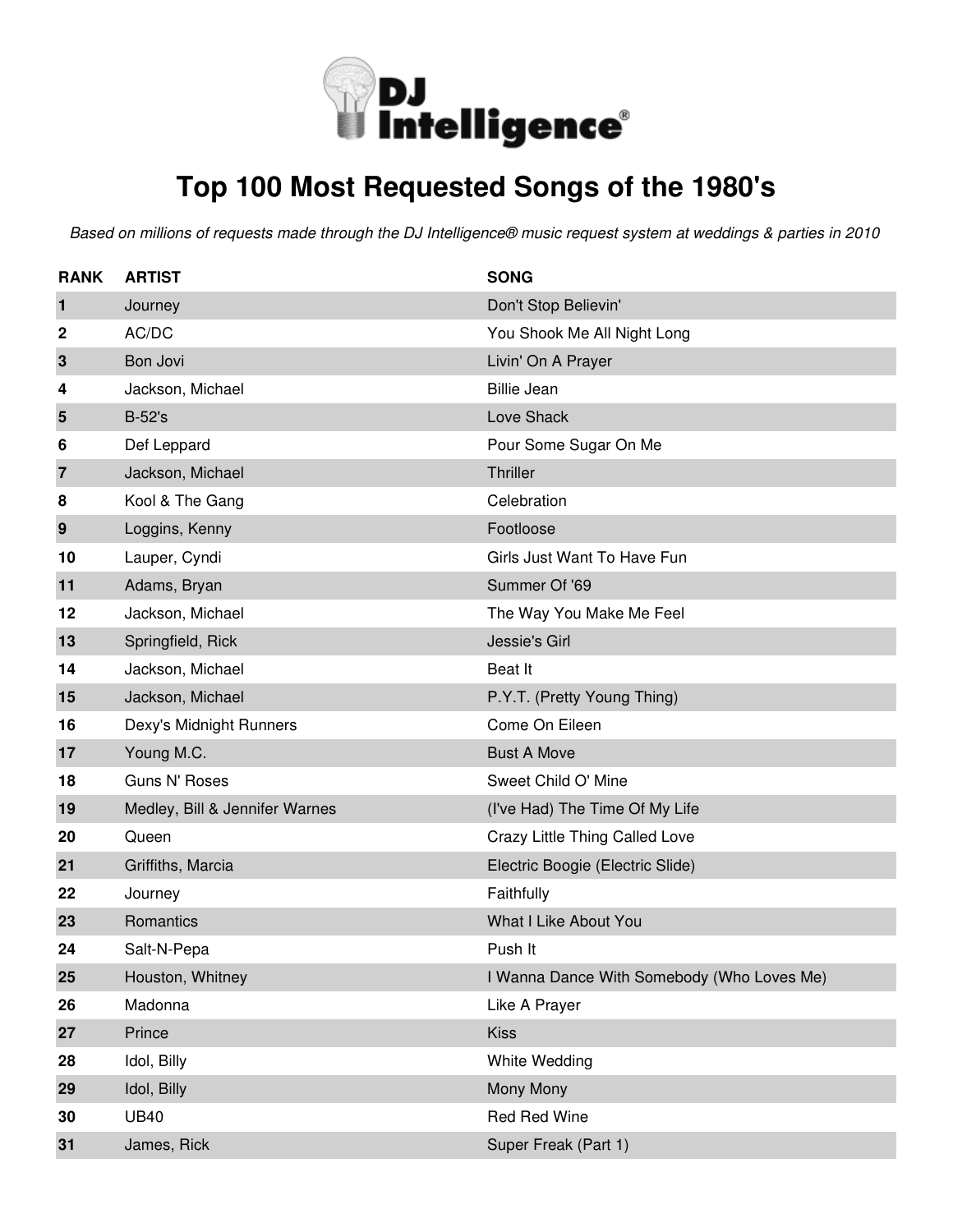| 32   | Connick, Jr., Harry          | It Had To Be You                     |
|------|------------------------------|--------------------------------------|
| 33   | A-Ha                         | Take On Me                           |
| 34   | <b>Weather Girls</b>         | It's Raining Men                     |
| 35   | Queen                        | Another One Bites The Dust           |
| 36   | Base, Rob & D.J. E-Z Rock    | It Takes Two                         |
| 37   | <b>Violent Femmes</b>        | <b>Blister In The Sun</b>            |
| 38   | Jackson, Michael             | Rock With You                        |
| 39   | Prince                       | 1999                                 |
| 40   | Tone Loc                     | Funky Cold Medina                    |
| 41   | <b>Beach Boys</b>            | Kokomo                               |
| 42   | Tone Loc                     | Wild Thing                           |
| 43   | Gap Band                     | You Dropped A Bomb On Me             |
| 44   | Sinatra, Frank               | New York, New York                   |
| 45   | Jackson, Michael             | Smooth Criminal                      |
| 46   | Journey                      | Open Arms                            |
| 47   | Richie, Lionel               | All Night Long (All Night)           |
| 48   | Jett, Joan & The Blackhearts | I Love Rock 'N Roll                  |
| 49   | Katrina And The Waves        | <b>Walking On Sunshine</b>           |
| 50   | Jackson, Michael             | Wanna Be Startin' Somethin'          |
| 51   | Earth, Wind & Fire           | Let's Groove                         |
| 52   | Money, Eddie                 | Take Me Home Tonight                 |
| 53   | Outfield                     | Your Love                            |
| 54   | Wham!                        | Wake Me Up Before You Go-Go          |
| 55   | Marley, Bob & The Wailers    | Could You Be Loved                   |
| 56   | Benatar, Pat                 | Hit Me With Your Best Shot           |
| 57   | Journey                      | Any Way You Want It                  |
| 58   | Madonna                      | Holiday                              |
| 59   | <b>Guns N' Roses</b>         | <b>Paradise City</b>                 |
| 60   | Prince                       | Let's Go Crazy                       |
| 61   | Joel, Billy                  | <b>Uptown Girl</b>                   |
| 62   | Dead Or Alive                | You Spin Me Round (Like A Record)    |
| 63   | Gabriel, Peter               | In Your Eyes                         |
| 64   | Nitty Gritty Dirt Band       | Fishin' In The Dark                  |
| 65   | Soft Cell                    | <b>Tainted Love</b>                  |
| 66   | Travis, Randy                | Forever And Ever, Amen               |
| 67   | Kool & The Gang              | Get Down On It                       |
| 68   | Petty, Tom                   | Free Fallin'                         |
| 69   | Police                       | Every Little Thing She Does Is Magic |
| 70   | Idol, Billy                  | Dancing With Myself                  |
| $71$ | AC/DC                        | Back In Black                        |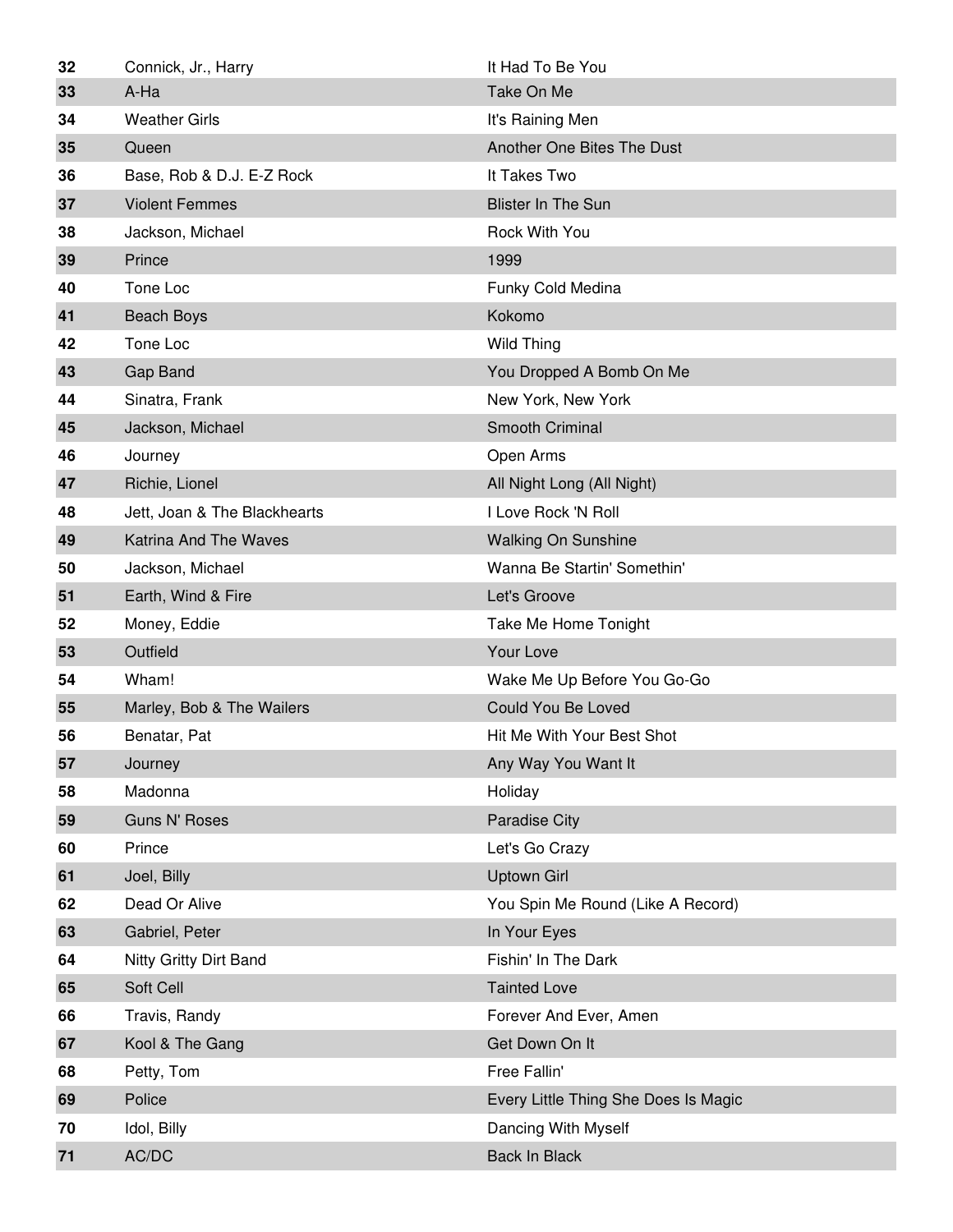| 72  | Cure                                      | Just Like Heaven                              |
|-----|-------------------------------------------|-----------------------------------------------|
| 73  | Bon Jovi                                  | You Give Love A Bad Name                      |
| 74  | <b>Bangles</b>                            | Walk Like An Egyptian                         |
| 75  | Jackson, Michael                          | Man In The Mirror                             |
| 76  | Cougar, John                              | Hurts So Good                                 |
| 77  | Survivor                                  | Eye Of The Tiger                              |
| 78  | Madonna                                   | <b>Material Girl</b>                          |
| 79  | <b>Beastie Boys</b>                       | (You Gotta) Fight For Your Right (To Party!)  |
| 80  | <b>Beastie Boys</b>                       | <b>Brass Monkey</b>                           |
| 81  | Springsteen, Bruce                        | <b>Glory Days</b>                             |
| 82  | Estefan, Gloria & The Miami Sound Machine | Conga                                         |
| 83  | <b>Men Without Hats</b>                   | The Safety Dance                              |
| 84  | ZZ Top                                    | Sharp Dressed Man                             |
| 85  | Cougar, John                              | Jack & Diane                                  |
| 86  | Astley, Rick                              | Never Gonna Give You Up                       |
| 87  | Gaye, Marvin                              | Sexual Healing                                |
| 88  | Whitesnake                                | Here I Go Again                               |
| 89  | Chicago                                   | You're The Inspiration                        |
| 90  | De Burgh, Chris                           | The Lady In Red                               |
| 91  | <b>Berlin</b>                             | Take My Breath Away (Love Theme From Top Gun) |
| 92  | Springsteen, Bruce                        | Dancing In The Dark                           |
| 93  | <b>Guns N' Roses</b>                      | Welcome To The Jungle                         |
| 94  | Richie, Lionel                            | Dancing On The Ceiling                        |
| 95  | Lipps, Inc.                               | Funkytown                                     |
| 96  | Hall, Daryl & John Oates                  | You Make My Dreams Come True                  |
| 97  | Adams, Bryan                              | Heaven                                        |
| 98  | Bowie, David                              | Let's Dance                                   |
| 99  | Joel, Billy                               | She's Got A Way                               |
| 100 | U <sub>2</sub>                            | With Or Without You                           |

This document may be redistributed in its entirety for non-commercial purposes. This document may not be republished without express written consent of Intelligence, Inc. Intelligence, Inc. is not responsible for errors or omissions.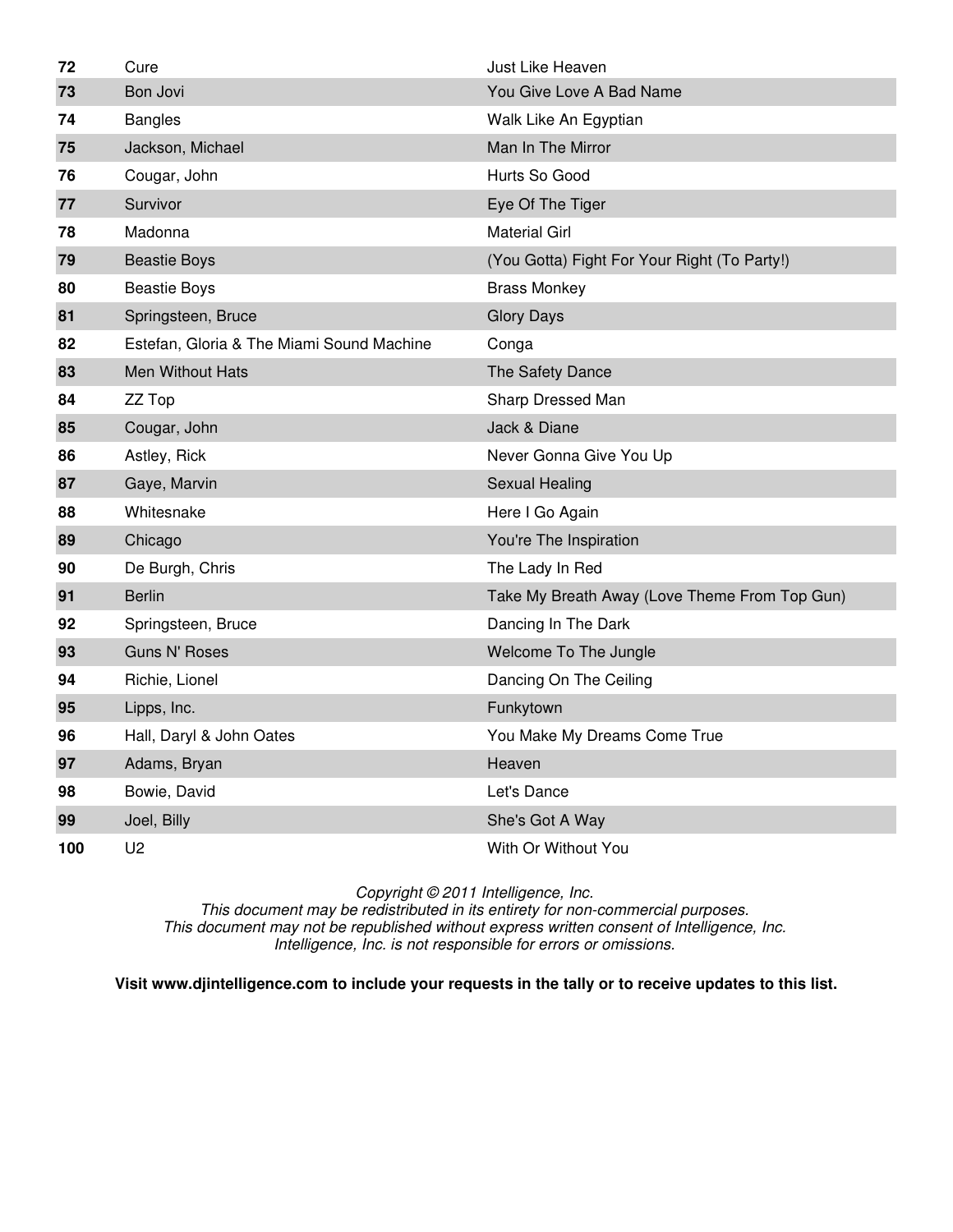

# **Top 100 Most Requested Songs of the 1970's**

| <b>RANK</b> | <b>ARTIST</b>                       | <b>SONG</b>                               |
|-------------|-------------------------------------|-------------------------------------------|
| 1           | Clapton, Eric                       | <b>Wonderful Tonight</b>                  |
| 2           | Lynyrd Skynyrd                      | Sweet Home Alabama                        |
| 3           | <b>ABBA</b>                         | Dancing Queen                             |
| 4           | Sister Sledge                       | We Are Family                             |
| 5           | Jackson, Michael                    | Don't Stop 'Til You Get Enough            |
| 6           | Seger, Bob & The Silver Bullet Band | Old Time Rock & Roll                      |
| 7           | <b>Village People</b>               | Y.M.C.A.                                  |
| 8           | Commodores                          | <b>Brick House</b>                        |
| 9           | <b>Bee Gees</b>                     | Stayin' Alive                             |
| 10          | <b>Wild Cherry</b>                  | Play That Funky Music                     |
| 11          | Earth, Wind & Fire                  | September                                 |
| 12          | Green, Al                           | Let's Stay Together                       |
| 13          | KC & The Sunshine Band              | <b>Get Down Tonight</b>                   |
| 14          | Taylor, James                       | How Sweet It Is (To Be Loved By You)      |
| 15          | Buffett, Jimmy                      | Margaritaville                            |
| 16          | Cheap Trick                         | I Want You To Want Me                     |
| 17          | Travolta, John & Olivia Newton-John | Grease Megamix                            |
| 18          | Gaye, Marvin                        | Let's Get It On                           |
| 19          | Gaynor, Gloria                      | I Will Survive                            |
| 20          | Jackson 5                           | <b>ABC</b>                                |
| 21          | White, Barry                        | Can't Get Enough Of Your Love, Babe       |
| 22          | White, Barry                        | You're The First, The Last, My Everything |
| 23          | Eagles                              | <b>Hotel California</b>                   |
| 24          | KC & The Sunshine Band              | (Shake, Shake, Shake) Shake Your Booty    |
| 25          | Aerosmith                           | Walk This Way                             |
| 26          | Joel, Billy                         | Piano Man                                 |
| 27          | Wonder, Stevie                      | Signed, Sealed, Delivered I'm Yours       |
| 28          | Simon & Garfunkel                   | Cecilia                                   |
| 29          | Day, Otis                           | Shout                                     |
| 30          | Wonder, Stevie                      | Superstition                              |
| 31          | Morrison, Van                       | Moondance                                 |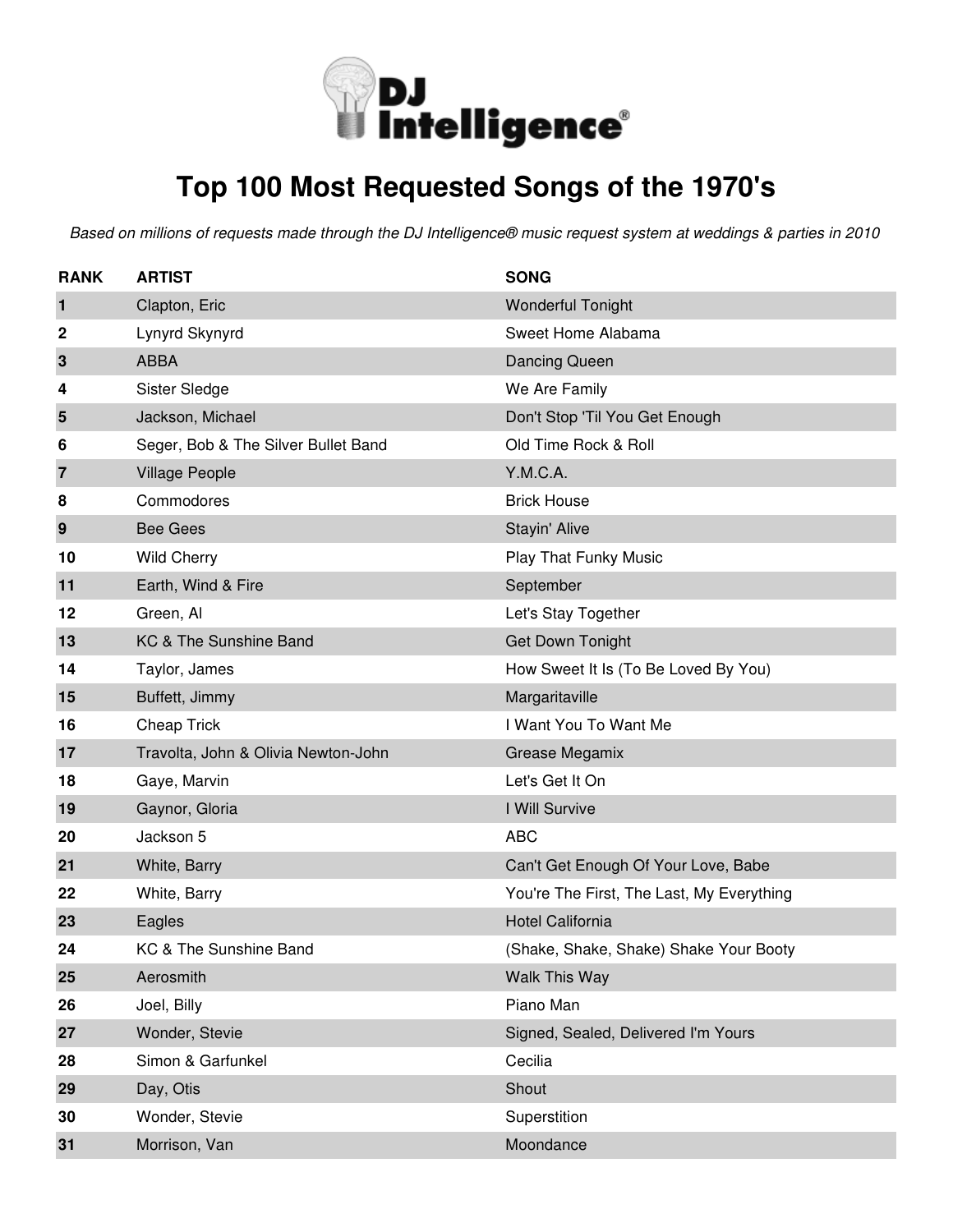| 32 | Wonder, Stevie                      | Isn't She Lovely                   |
|----|-------------------------------------|------------------------------------|
| 33 | <b>ABBA</b>                         | Take A Chance On Me                |
| 34 | Jackson 5                           | I Want You Back                    |
| 35 | Queen                               | <b>Bohemian Rhapsody</b>           |
| 36 | Marley, Bob & The Wailers           | Is This Love?                      |
| 37 | John, Elton                         | <b>Tiny Dancer</b>                 |
| 38 | John, Elton                         | Your Song                          |
| 39 | John, Elton                         | <b>Bennie And The Jets</b>         |
| 40 | KC & The Sunshine Band              | <b>Boogie Shoes</b>                |
| 41 | Cole, Natalie                       | This Will Be (An Everlasting Love) |
| 42 | Queen                               | You're My Best Friend              |
| 43 | Morrison, Van                       | Into The Mystic                    |
| 44 | <b>Hot Chocolate</b>                | You Sexy Thing                     |
| 45 | Joel, Billy                         | Just The Way You Are               |
| 46 | Meat Loaf                           | Paradise By The Dashboard Light    |
| 47 | <b>Boston</b>                       | More Than A Feeling                |
| 48 | Summer, Donna                       | Last Dance                         |
| 49 | <b>Bee Gees</b>                     | You Should Be Dancing              |
| 50 | Turner, Ike & Tina                  | Proud Mary                         |
| 51 | Joel, Billy                         | Only The Good Die Young            |
| 52 | Wonder, Stevie                      | You Are The Sunshine Of My Life    |
| 53 | Mclean, Don                         | American Pie                       |
| 54 | Daniels Band, Charlie               | The Devil Went Down To Georgia     |
| 55 | Marley, Bob & The Wailers           | <b>Three Little Birds</b>          |
| 56 | John, Elton                         | Crocodile Rock                     |
| 57 | Sugarhill Gang                      | Rapper's Delight                   |
| 58 | Queen                               | <b>Fat Bottomed Girls</b>          |
| 59 | Morrison, Van                       | Crazy Love                         |
| 60 | <b>Kiss</b>                         | Rock And Roll All Nite             |
| 61 | Miller Band, Steve                  | The Joker                          |
| 62 | <b>Bee Gees</b>                     | <b>Night Fever</b>                 |
| 63 | KC & The Sunshine Band              | That's The Way (I Like It)         |
| 64 | Cocker, Joe                         | You Are So Beautiful               |
| 65 | Williams, Jr., Hank                 | <b>Family Tradition</b>            |
| 66 | Marley, Bob & The Wailers           | Jamming                            |
| 67 | Manilow, Barry                      | Copacabana (At The Copa)           |
| 68 | Travolta, John & Olivia Newton-John | You're The One That I Want         |
| 69 | Marley, Bob & The Wailers           | One Love/People Get Ready          |
| 70 | Knack                               | My Sharona                         |
| 71 | Brown, James                        | Get Up Offa That Thing             |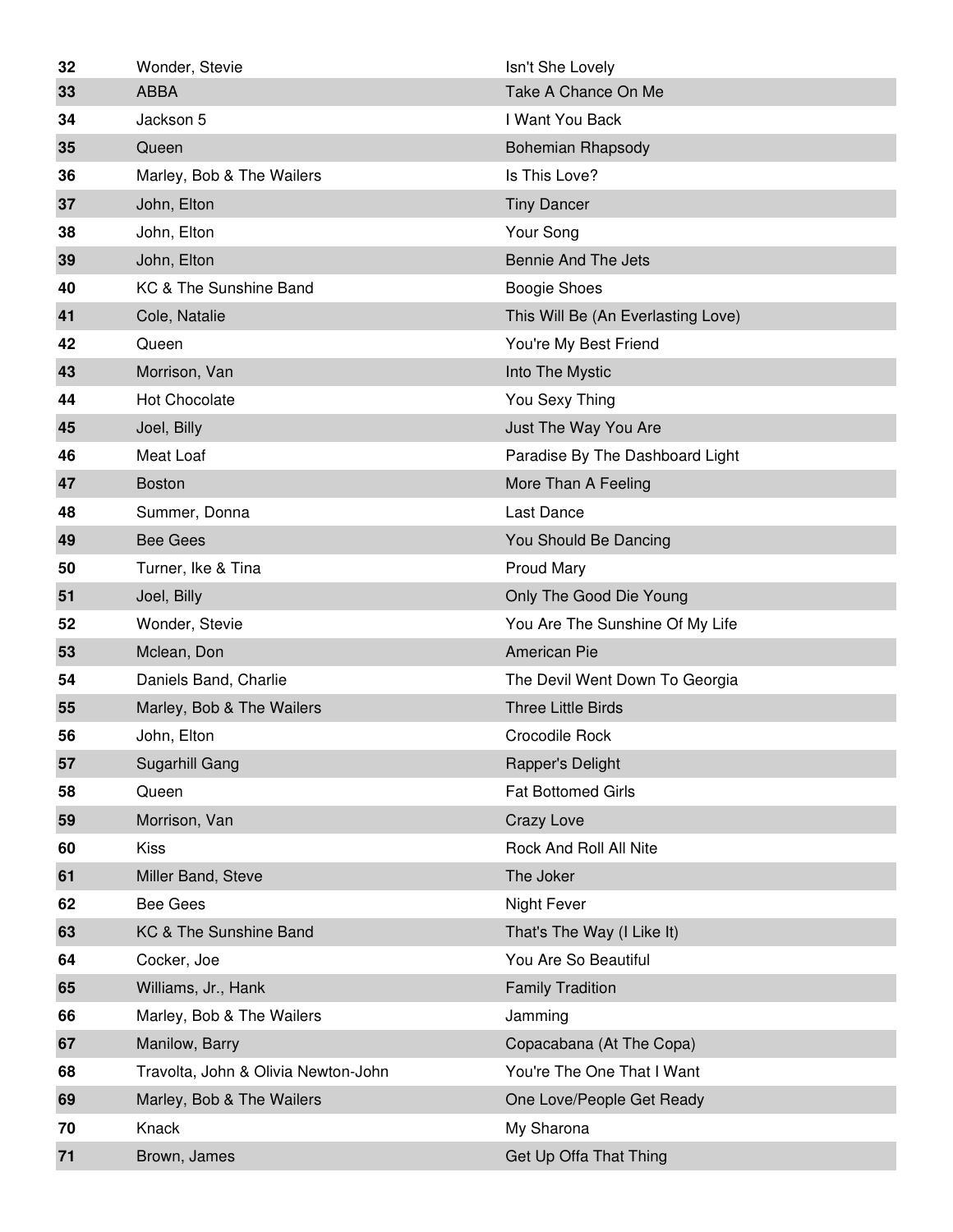| 72  | Earth, Wind & Fire With The Emotions | Boogie Wonderland            |
|-----|--------------------------------------|------------------------------|
| 73  | Gaye, Marvin                         | Got To Give It Up (Pt. I)    |
| 74  | <b>Rolling Stones</b>                | <b>Beast Of Burden</b>       |
| 75  | <b>Bee Gees</b>                      | How Deep Is Your Love        |
| 76  | Presley, Elvis                       | <b>Burning Love</b>          |
| 77  | Marley, Bob & The Wailers            | Stir It Up                   |
| 78  | <b>Stealers Wheel</b>                | Stuck In The Middle With You |
| 79  | Stewart, Rod                         | Maggie May                   |
| 80  | Lynyrd Skynyrd                       | Simple Man                   |
| 81  | Ram Jam                              | <b>Black Betty</b>           |
| 82  | Emotions                             | Best Of My Love              |
| 83  | Kool & The Gang                      | <b>Ladies Night</b>          |
| 84  | <b>Rolling Stones</b>                | <b>Brown Sugar</b>           |
| 85  | <b>Grand Funk Railroad</b>           | Some Kind Of Wonderful       |
| 86  | Rogers, Kenny                        | The Gambler                  |
| 87  | Three Dog Night                      | Joy To The World             |
| 88  | Queen                                | Somebody To Love             |
| 89  | Buffett, Jimmy                       | Cheeseburger In Paradise     |
| 90  | Denver, John                         | Take Me Home, Country Roads  |
| 91  | <b>Blondie</b>                       | <b>Heart Of Glass</b>        |
| 92  | Trammps                              | Disco Inferno                |
| 93  | Springsteen, Bruce                   | Born To Run                  |
| 94  | Jackson 5                            | I'll Be There                |
| 95  | Lynyrd Skynyrd                       | <b>Free Bird</b>             |
| 96  | <b>Blues Brothers</b>                | Soul Man                     |
| 97  | Santana                              | Oye Como Va                  |
| 98  | <b>B-52's</b>                        | <b>Rock Lobster</b>          |
| 99  | Stewart, Rod                         | Da Ya Think I'm Sexy?        |
| 100 | Summer, Donna                        | <b>Hot Stuff</b>             |

This document may be redistributed in its entirety for non-commercial purposes. This document may not be republished without express written consent of Intelligence, Inc. Intelligence, Inc. is not responsible for errors or omissions.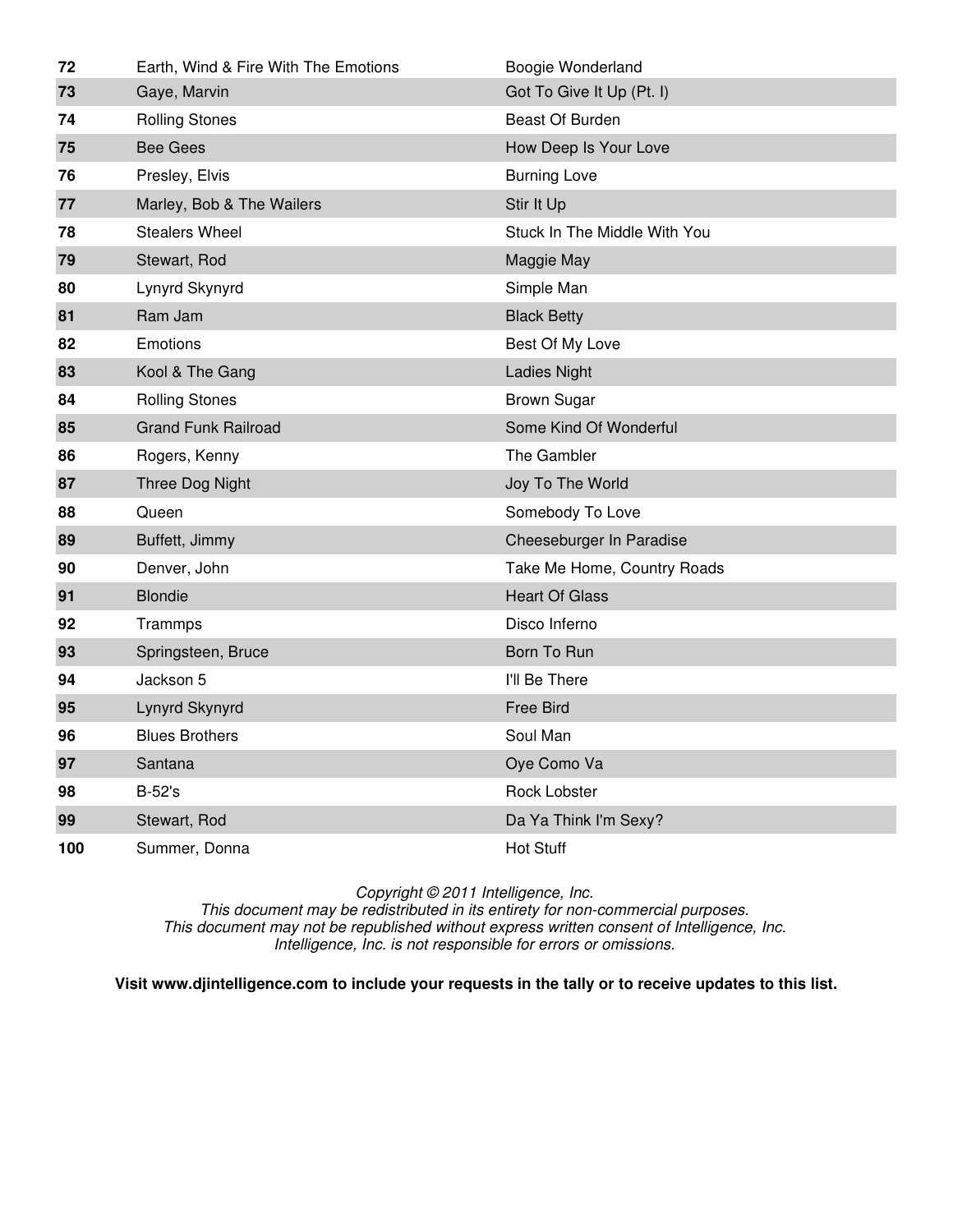

# **Top 100 Most Requested Songs of the 1960's**

| <b>RANK</b>      | <b>ARTIST</b>                | <b>SONG</b>                                      |
|------------------|------------------------------|--------------------------------------------------|
| 1                | Diamond, Neil                | Sweet Caroline (Good Times Never Seemed So Good) |
| $\boldsymbol{2}$ | Morrison, Van                | Brown Eyed Girl                                  |
| 3                | <b>Beatles</b>               | <b>Twist And Shout</b>                           |
| 4                | Sinatra, Frank               | The Way You Look Tonight                         |
| 5                | James, Etta                  | At Last                                          |
| 6                | Foundations                  | <b>Build Me Up Buttercup</b>                     |
| 7                | Presley, Elvis               | Can't Help Falling In Love                       |
| 8                | Temptations                  | My Girl                                          |
| 9                | Armstrong, Louis             | What A Wonderful World                           |
| 10               | <b>Righteous Brothers</b>    | <b>Unchained Melody</b>                          |
| 11               | Four Tops                    | I Can't Help Myself (Sugar Pie, Honey Bunch)     |
| 12               | Checker, Chubby              | The Twist                                        |
| 13               | Sinatra, Frank               | Fly Me To The Moon                               |
| 14               | <b>Beatles</b>               | All You Need Is Love                             |
| 15               | Franklin, Aretha             | Respect                                          |
| 16               | Cash, Johnny                 | Ring Of Fire                                     |
| 17               | Checker, Chubby              | Let's Twist Again                                |
| 18               | Sledge, Percy                | When A Man Loves A Woman                         |
| 19               | Orbison, Roy                 | Oh, Pretty Woman                                 |
| 20               | Dion                         | <b>Runaround Sue</b>                             |
| 21               | King, Ben E.                 | Stand By Me                                      |
| 22               | Temptations                  | Ain't Too Proud To Beg                           |
| 23               | <b>Beatles</b>               | I Saw Her Standing There                         |
| 24               | Cole, Nat King               | $L-O-V-E$                                        |
| 25               | Gaye, Marvin & Tammi Terrell | Ain't No Mountain High Enough                    |
| 26               | Archies                      | Sugar, Sugar                                     |
| 27               | <b>Beatles</b>               | In My Life                                       |
| 28               | <b>Rolling Stones</b>        | (I Can't Get No) Satisfaction                    |
| 29               | Contours                     | Do You Love Me                                   |
| 30               | <b>Beatles</b>               | I Want To Hold Your Hand                         |
| 31               | Redding, Otis                | (Sittin' On) The Dock Of The Bay                 |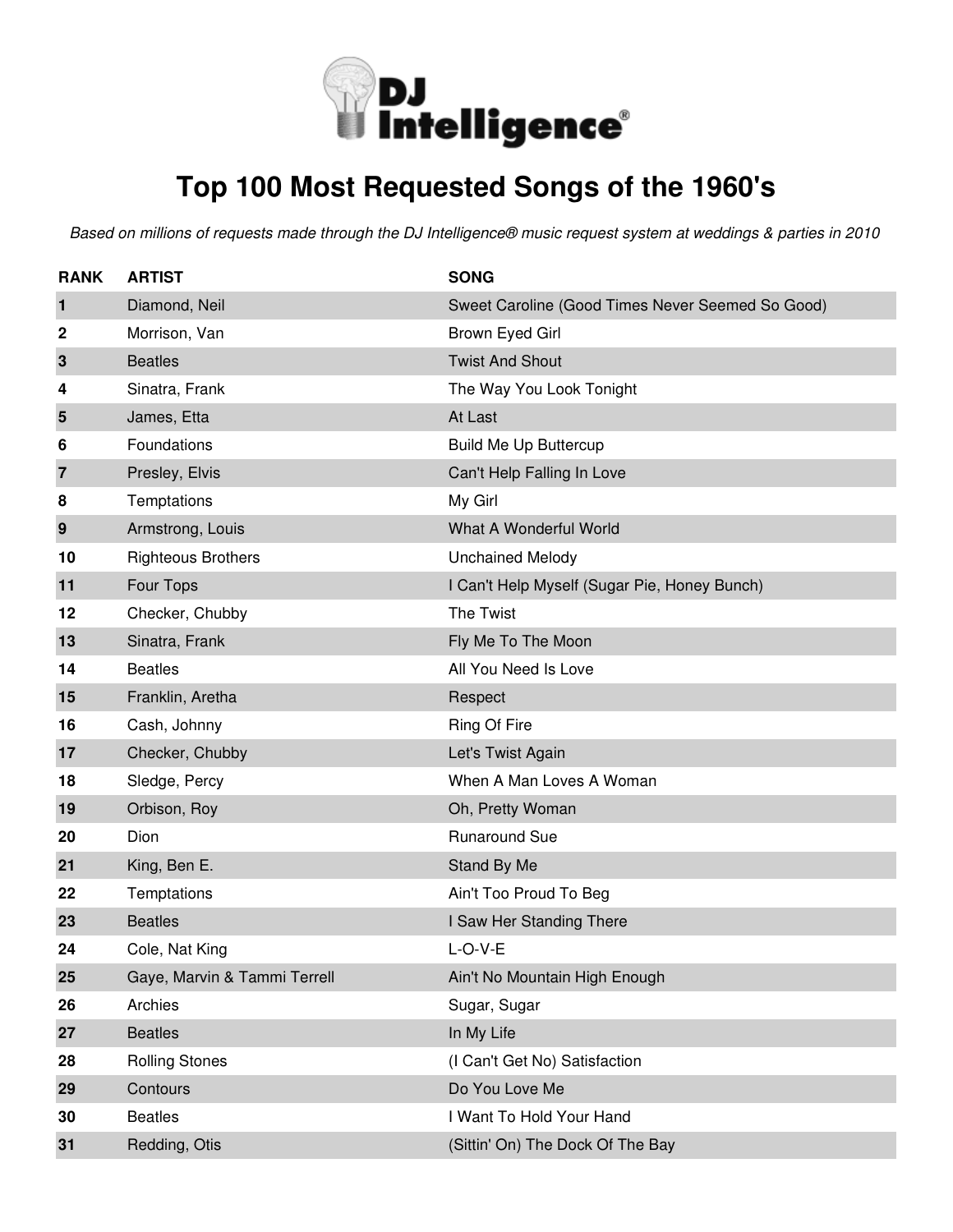| 32 | Valli, Frankie                      | Can't Take My Eyes Off You           |
|----|-------------------------------------|--------------------------------------|
| 33 | Brown, James & The Famous Flames    | I Got You (I Feel Good)              |
| 34 | Gaye, Marvin                        | How Sweet It Is (To Be Loved By You) |
| 35 | Sinatra, Frank                      | I've Got You Under My Skin           |
| 36 | Pickett, Wilson                     | <b>Mustang Sally</b>                 |
| 37 | Presley, Elvis                      | A Little Less Conversation           |
| 38 | Beach Boys                          | God Only Knows                       |
| 39 | <b>Beatles</b>                      | Can't Buy Me Love                    |
| 40 | Beach Boys                          | Wouldn't It Be Nice                  |
| 41 | <b>Beatles</b>                      | When I'm Sixty-Four                  |
| 42 | Beach Boys                          | <b>Good Vibrations</b>               |
| 43 | <b>Turtles</b>                      | <b>Happy Together</b>                |
| 44 | Cline, Patsy                        | Crazy                                |
| 45 | Mccoys                              | Hang On Sloopy                       |
| 46 | Wonder, Stevie                      | For Once In My Life                  |
| 47 | Sinatra, Frank                      | I Get A Kick Out Of You              |
| 48 | Ross, Diana & The Supremes          | You Can't Hurry Love                 |
| 49 | <b>Beatles</b>                      | Here Comes The Sun                   |
| 50 | Monkees                             | I'm A Believer                       |
| 51 | Darin, Bobby                        | Beyond The Sea                       |
| 52 | Sonny & Cher                        | I Got You Babe                       |
| 53 | Sinatra, Frank                      | <b>Summer Wind</b>                   |
| 54 | <b>Righteous Brothers</b>           | You've Lost That Lovin' Feelin'      |
| 55 | Four Tops                           | <b>Baby I Need Your Loving</b>       |
| 56 | <b>Beatles</b>                      | Hey Jude                             |
| 57 | Sinatra, Frank                      | My Way                               |
| 58 | <b>Creedence Clearwater Revival</b> | <b>Bad Moon Rising</b>               |
| 59 | <b>Creedence Clearwater Revival</b> | <b>Proud Mary</b>                    |
| 60 | Gaye, Marvin                        | I Heard It Through The Grapevine     |
| 61 | Dixie Cups                          | Chapel Of Love                       |
| 62 | Presley, Elvis                      | <b>Suspicious Minds</b>              |
| 63 | <b>Rolling Stones</b>               | Honky Tonk Women                     |
| 64 | <b>Beatles</b>                      | Something                            |
| 65 | <b>Drifters</b>                     | <b>Under The Boardwalk</b>           |
| 66 | Redding, Otis                       | These Arms Of Mine                   |
| 67 | Springfield, Dusty                  | Son-Of-A Preacher Man                |
| 68 | <b>Beatles</b>                      | Ob-La-Di, Ob-La-Da                   |
| 69 | Cash, Johnny & June Carter          | Jackson                              |
| 70 | Charles, Ray                        | Georgia On My Mind                   |
| 71 | <b>Beatles</b>                      | Eight Days A Week                    |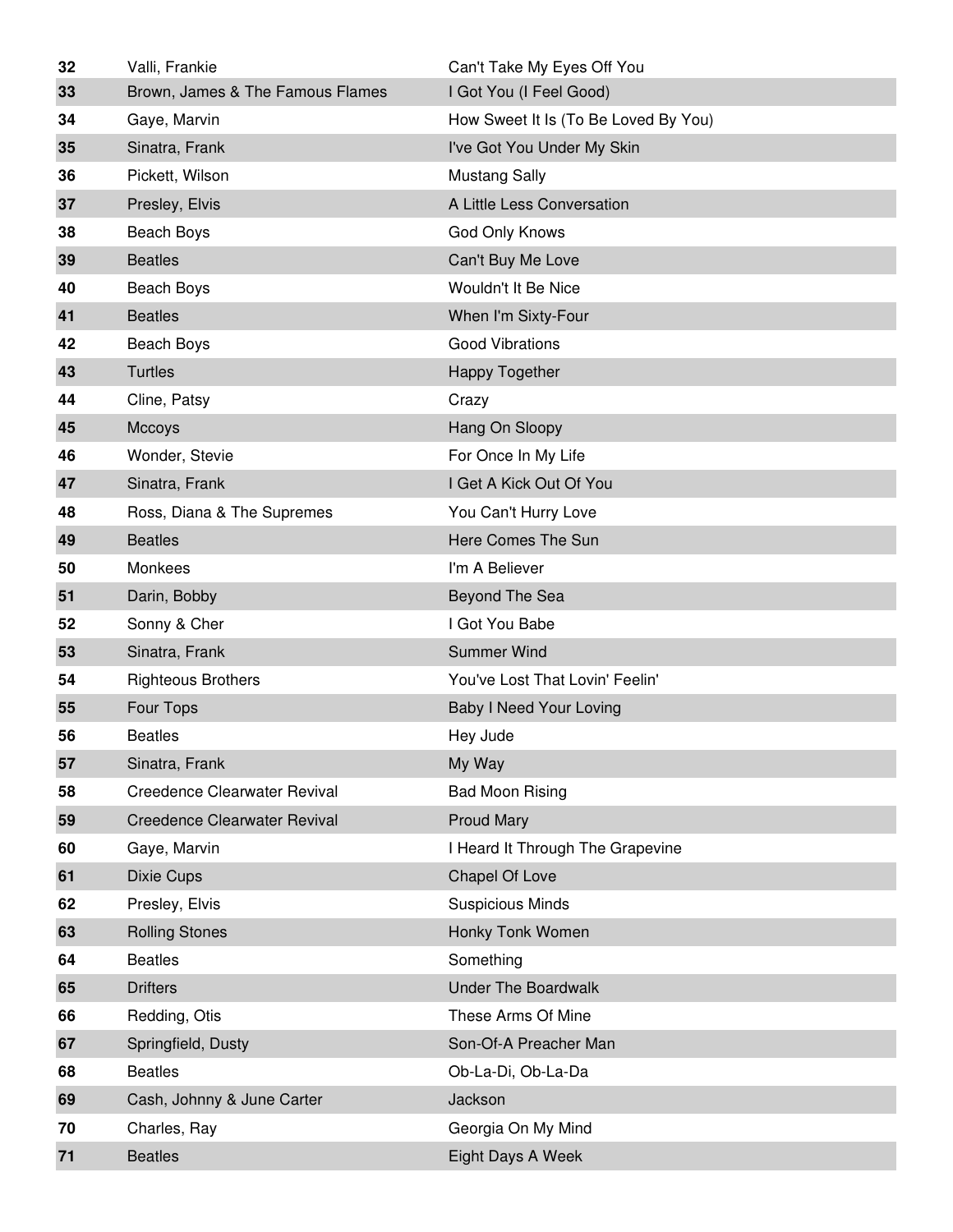| 72  | Cooke, Sam                 | Twistin' The Night Away                        |
|-----|----------------------------|------------------------------------------------|
| 73  | <b>Beatles</b>             | A Hard Day's Night                             |
| 74  | Martin, Dean               | You're Nobody Till Somebody Loves You          |
| 75  | Jones, Tom                 | It's Not Unusual                               |
| 76  | Beach Boys                 | California Girls                               |
| 77  | Steppenwolf                | Magic Carpet Ride                              |
| 78  | Temptations                | The Way You Do The Things You Do               |
| 79  | Belafonte, Harry           | Jump In Line (Shake, Shake Senora)             |
| 80  | Sly & The Family Stone     | Dance To The Music                             |
| 81  | Cash, Johnny               | <b>Folsom Prison Blues</b>                     |
| 82  | Wilson, Jackie             | (Your Love Keeps Lifting Me) Higher And Higher |
| 83  | Ross, Diana & The Supremes | <b>Baby Love</b>                               |
| 84  | Martha & The Vandellas     | Dancing In The Street                          |
| 85  | <b>Beatles</b>             | With A Little Help From My Friends             |
| 86  | Kinks                      | You Really Got Me                              |
| 87  | <b>Beatles</b>             | Come Together                                  |
| 88  | Beach Boys                 | Surfin' U.S.A.                                 |
| 89  | <b>Beatles</b>             | And I Love Her                                 |
| 90  | Wonder, Stevie             | My Cherie Amour                                |
| 91  | Brown, James               | Papa's Got A Brand New Bag                     |
| 92  | Berry, Chuck               | You Never Can Tell                             |
| 93  | Hendrix, Jimi              | Foxey Lady                                     |
| 94  | Kingsmen                   | Louie Louie                                    |
| 95  | <b>Beatles</b>             | Love Me Do                                     |
| 96  | <b>Rolling Stones</b>      | Jumpin' Jack Flash                             |
| 97  | Davis Group, Spencer       | Gimme Some Lovin'                              |
| 98  | Ross, Diana & The Supremes | Stop! In The Name Of Love                      |
| 99  | Sinatra, Frank             | <b>Strangers In The Night</b>                  |
| 100 | Sinatra, Frank             | You Make Me Feel So Young                      |

This document may be redistributed in its entirety for non-commercial purposes. This document may not be republished without express written consent of Intelligence, Inc. Intelligence, Inc. is not responsible for errors or omissions.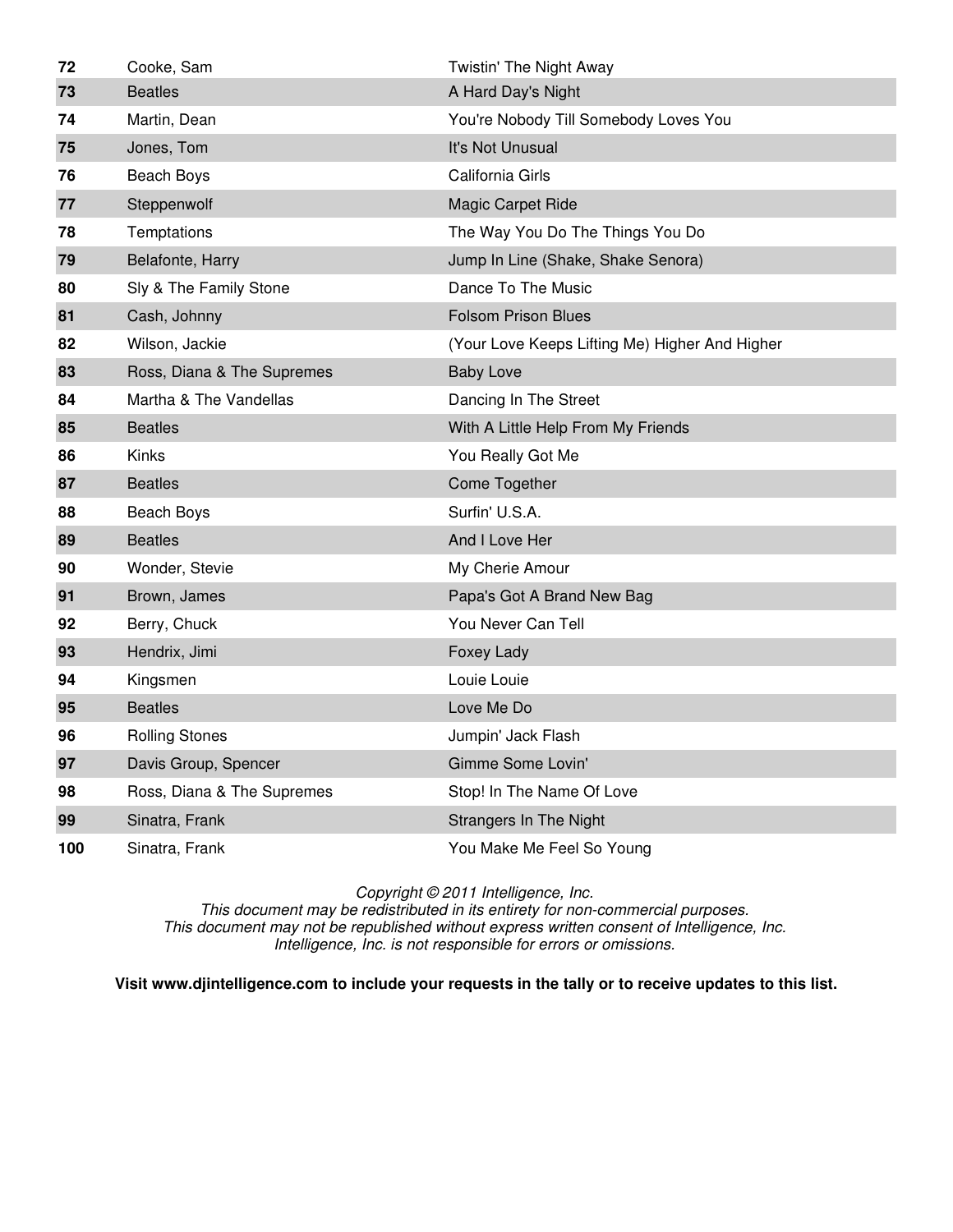

# **Top 100 Most Requested Songs of the 1950's**

| <b>RANK</b>      | <b>ARTIST</b>                    | <b>SONG</b>                         |
|------------------|----------------------------------|-------------------------------------|
| $\mathbf{1}$     | <b>Isley Brothers</b>            | Shout                               |
| $\boldsymbol{2}$ | Sinatra, Frank                   | Come Fly With Me                    |
| 3                | Martin, Dean                     | That's Amore                        |
| 4                | Cole, Natalie With Nat King Cole | Unforgettable                       |
| 5                | Cash, Johnny                     | I Walk The Line                     |
| 6                | Presley, Elvis                   | Jailhouse Rock                      |
| $\overline{7}$   | Presley, Elvis                   | All Shook Up                        |
| 8                | Berry, Chuck                     | Johnny B. Goode                     |
| 9                | Haley, Bill & His Comets         | (We're Gonna) Rock Around The Clock |
| 10               | Presley, Elvis                   | Hound Dog                           |
| 11               | Sinatra, Frank                   | Love And Marriage                   |
| 12               | Valens, Ritchie                  | La Bamba                            |
| 13               | Presley, Elvis                   | Love Me Tender                      |
| 14               | Lewis, Jerry Lee                 | <b>Great Balls Of Fire</b>          |
| 15               | Darin, Bobby                     | Mack The Knife                      |
| 16               | Martin, Dean                     | Volare                              |
| 17               | Presley, Elvis                   | <b>Blue Suede Shoes</b>             |
| 18               | Cooke, Sam                       | You Send Me                         |
| 19               | Flamingos                        | I Only Have Eyes For You            |
| 20               | Champs                           | Tequila                             |
| 21               | <b>Drifters</b>                  | This Magic Moment                   |
| 22               | Cole, Nat King                   | When I Fall In Love                 |
| 23               | <b>Platters</b>                  | Only You (And You Alone)            |
| 24               | Martin, Dean                     | Sway                                |
| 25               | Penguins                         | Earth Angel (Will You Be Mine)      |
| 26               | Cline, Patsy                     | Walkin' After Midnight              |
| 27               | <b>Big Bopper</b>                | <b>Chantilly Lace</b>               |
| 28               | <b>Everly Brothers</b>           | Wake Up Little Susie                |
| 29               | Day, Bobby                       | Rockin' Robin                       |
| 30               | Little Richard                   | Good Golly, Miss Molly              |
| 31               | Lee, Peggy                       | Fever                               |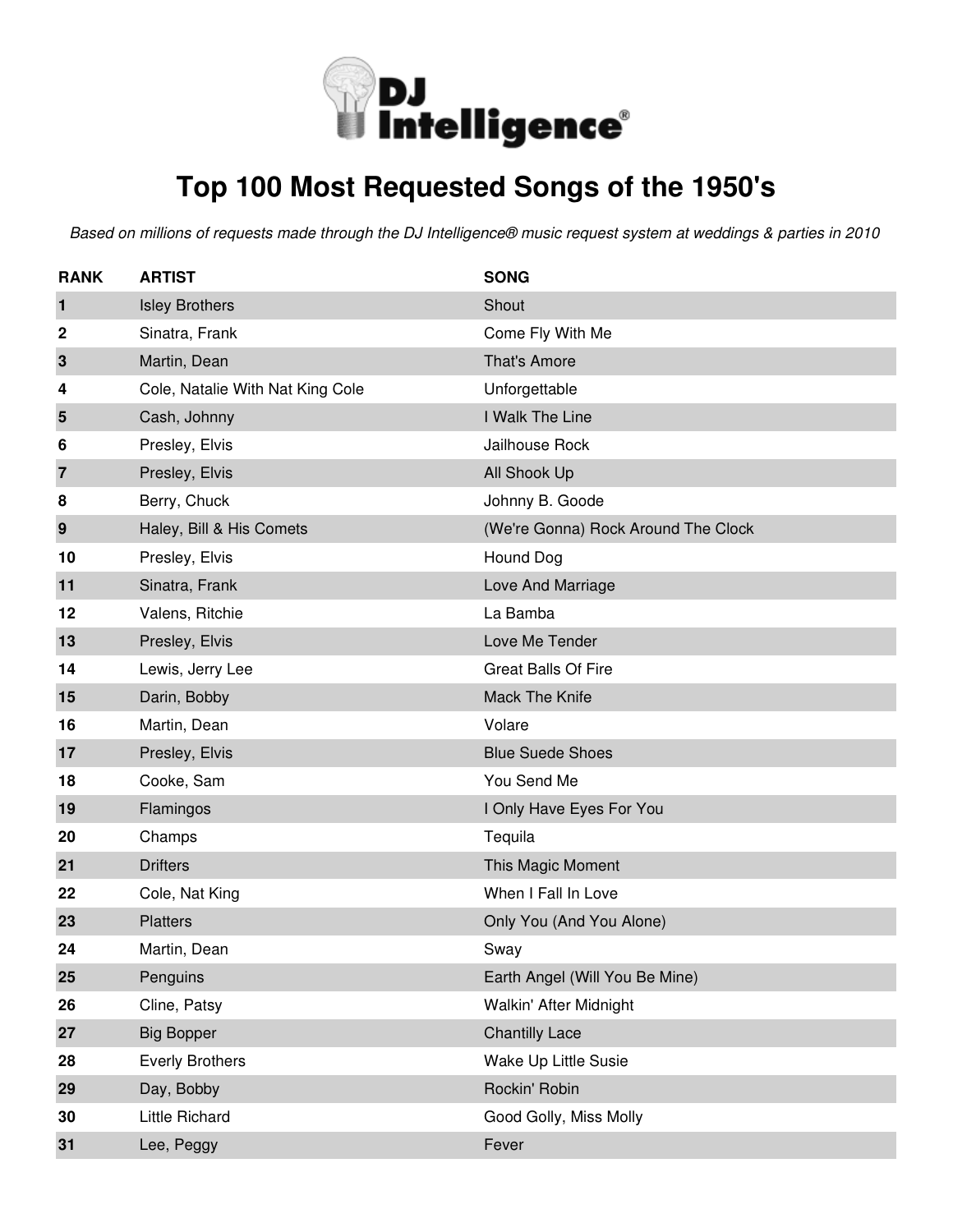| 32 | Mathis, Johnny                 | <b>Chances Are</b>           |
|----|--------------------------------|------------------------------|
| 33 | Sinatra, Frank                 | All The Way                  |
| 34 | Darin, Bobby                   | Dream Lover                  |
| 35 | Anka, Paul                     | Put Your Head On My Shoulder |
| 36 | <b>Five Satins</b>             | In The Still Of The Nite     |
| 37 | Charles, Ray                   | What'd I Say (Part 1)        |
| 38 | <b>Little Richard</b>          | <b>Tutti-Frutti</b>          |
| 39 | Presley, Elvis                 | Don't Be Cruel               |
| 40 | Haley, Bill & His Comets       | Shake, Rattle And Roll       |
| 41 | Holly, Buddy                   | Peggy Sue                    |
| 42 | Martin, Dean                   | Memories Are Made Of This    |
| 43 | <b>Platters</b>                | Smoke Gets In Your Eyes      |
| 44 | <b>Everly Brothers</b>         | All I Have To Do Is Dream    |
| 45 | Belafonte, Harry               | The Banana Boat Song (Day-O) |
| 46 | Danny & The Juniors            | At The Hop                   |
| 47 | Holly, Buddy & The Crickets    | That'll Be The Day           |
| 48 | Sinatra, Frank                 | Young At Heart               |
| 49 | Martin, Dean                   | Return To Me                 |
| 50 | Domino, Fats                   | <b>Blueberry Hill</b>        |
| 51 | Williams, Hank                 | Hey, Good Lookin'            |
| 52 | Cole, Nat King                 | The Very Thought Of You      |
| 53 | Presley, Elvis                 | <b>Teddy Bear</b>            |
| 54 | Lewis, Jerry Lee               | Whole Lotta Shakin' Going On |
| 55 | Coasters                       | <b>Yakety Yak</b>            |
| 56 | Holly, Buddy                   | Everyday                     |
| 57 | Lymon, Frankie & The Teenagers | Why Do Fools Fall In Love    |
| 58 | Berry, Chuck                   | Rock 'N' Roll Music          |
| 59 | <b>Platters</b>                | The Great Pretender          |
| 60 | Dell-Vikings                   | Come Go With Me              |
| 61 | Cole, Nat King                 | Mona Lisa                    |
| 62 | Mathis, Johnny                 | <b>Misty</b>                 |
| 63 | Bennett, Tony                  | Because Of You               |
| 64 | Cole, Nat King                 | Stardust                     |
| 65 | Clovers                        | Love Potion No. 9            |
| 66 | Crests                         | <b>Sixteen Candles</b>       |
| 67 | Holly, Buddy                   | Rave On                      |
| 68 | Platters                       | <b>Twilight Time</b>         |
| 69 | Darin, Bobby                   | Splish Splash                |
| 70 | Harris, Thurston               | Little Bitty Pretty One      |
| 71 | Valens, Ritchie                | Come On, Let's Go            |